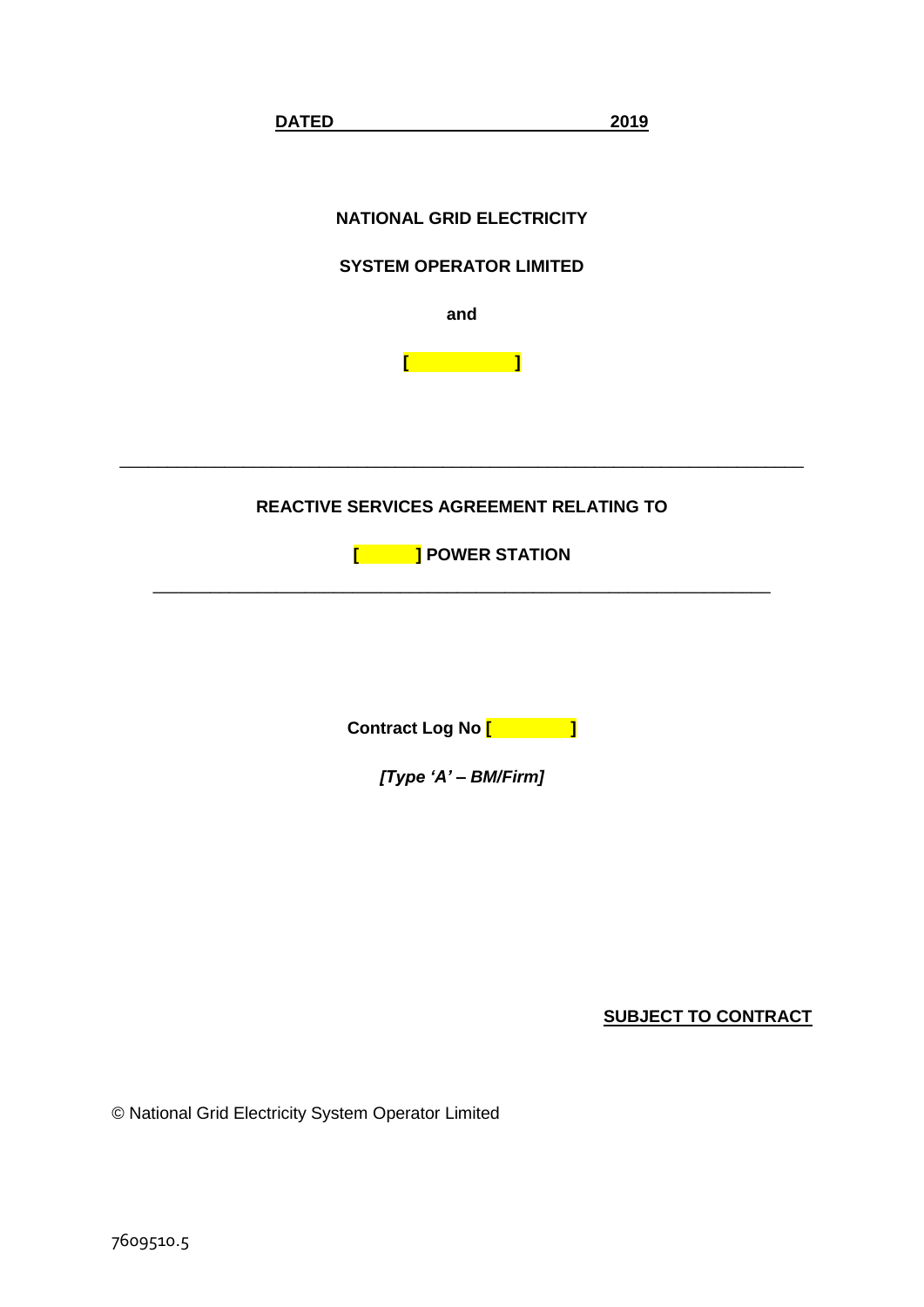# **THIS REACTIVE SERVICES AGREEMENT** is made the day of

2019

## **BETWEEN:-**

- (1) **NATIONAL GRID ELECTRICITY SYSTEM OPERATOR LIMITED** a company registered in England with number 11014226 whose registered office is at 1-3 Strand, London, WC2N 5EH (the **"Company**" which expression shall include its permitted successors and/or assigns); and
- (2)  $\left[\begin{array}{c} \begin{array}{c} \begin{array}{c} \end{array} \end{array} \right]$  a company registered in [England/Scotland] with number  $\left[\begin{array}{ccc} \end{array} \right]$ **I** whose registered office is at  $\begin{bmatrix} 1 \\ 1 \end{bmatrix}$  (the "**Provider**" which expression shall include its permitted successors and/or assigns),

each a "**Party**" and, together, the "**Parties**".

## **WHEREAS:-**

- (A) The **Company** issued an Invitation to Tender ("**ITT**") on [14 October] 2019 for the provision of static **Reactive Power** services in the Mersey area of the **National Electricity Transmission System** and the **Provider** has submitted a tender for the provision of static **Reactive Power** services.
- (B) The **Company** has selected the **Provider** to provide **Reactive Power** services and the **Parties** are entering into this **Agreement** in accordance with the **ITT**.
- (C) The **Company** and the **Provider** are parties to a **Mandatory Services Agreement** dated [ ] in respect of [ ] **Power Station** (the "**MSA**").
- (D) Clause 3 of the **MSA** gives effect to the provisions of paragraph 2 of Schedule 3, Part I to the **Connection and Use of System Code** (the "**CUSC Schedule**") with respect to the payments to be made by the **Company** to the **Provider** for the provision by the **Provider** of the **Obligatory Reactive Power Service** from the **Contracted Unit**.
- (E) For the duration of each **Service Period**, this **Agreement** replaces certain provisions of the **MSA** and sets out alternative terms upon which the **Provider** has agreed to provide an **Enhanced Reactive Power Service** from the **Contracted Unit** pursuant to paragraph 3 of the **CUSC Schedule**.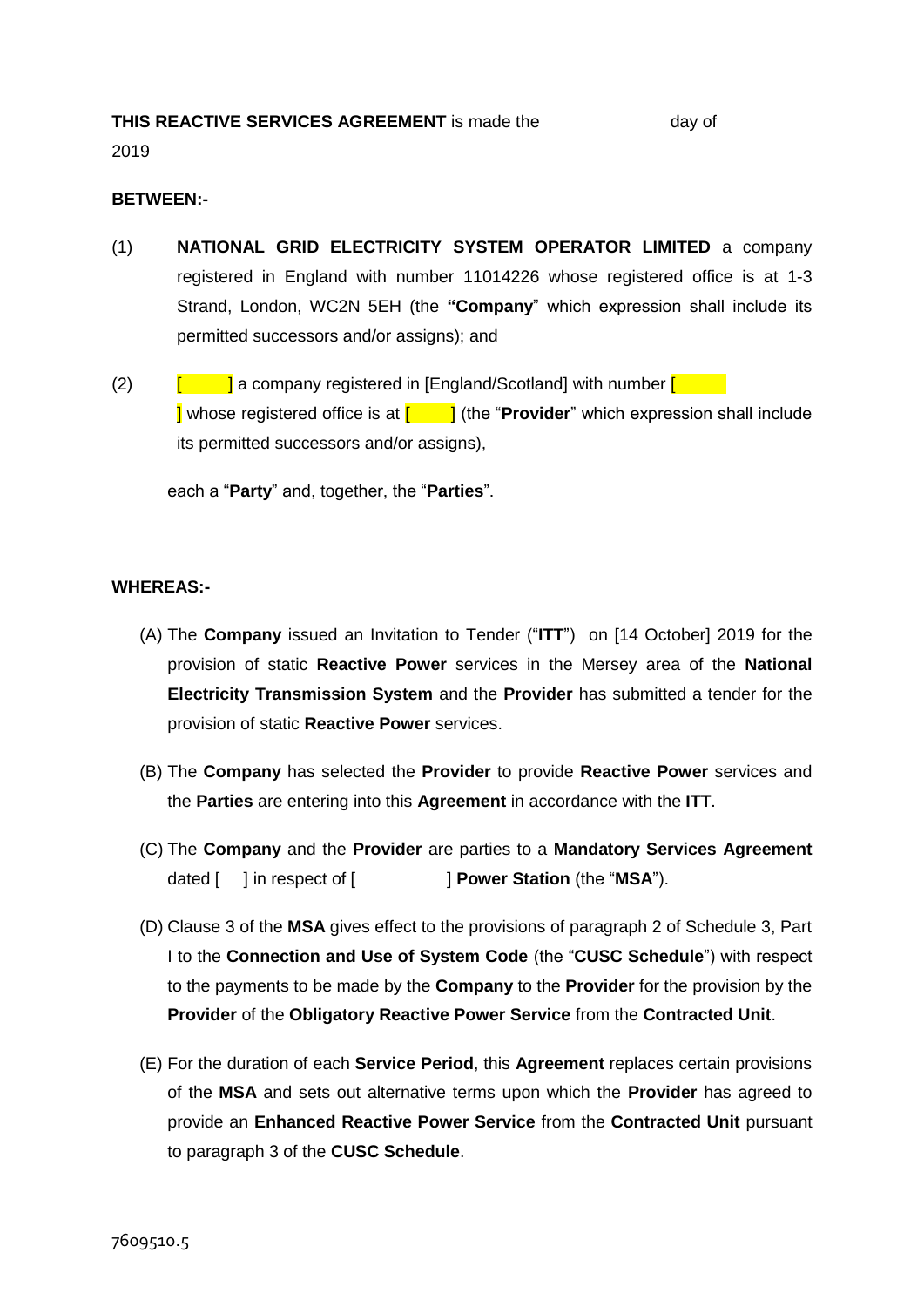## **NOW IT IS HEREBY AGREED** as follows:-

## 1. **DEFINITIONS, INTERPRETATION AND CONSTRUCTION**

- 1.1. The defined terms set out in Schedule 1 shall, unless the context otherwise requires, apply where used in this **Agreement**.
- 1.2. Unless the subject matter otherwise requires or is inconsistent therewith or unless expressly defined in Schedule 1, the definitions contained or referred to in Section 11 of the **Connection and Use of System Code**, in the **CUSC Schedule** and in Appendix 3 to the **MSA** have the same meanings, interpretations and construction in this **Agreement** as though the same were set out in full in this **Agreement**.
- 1.3. In this **Agreement**:
	- 1.3.1. unless otherwise stated, references to a particular clause, paragraph, Schedule or Appendix will be a reference to that clause, paragraph, schedule or appendix in or to this **Agreement**;
	- 1.3.2. the headings are inserted for convenience only and will be ignored in construing this **Agreement**;
	- 1.3.3. references to the words "include" or "including" are to be construed without limitation;
	- 1.3.4. references to a month are to a calendar month;
	- 1.3.5. any reference to a rule, enactment, statutory provision, regulation or code or any subdivision or provision thereof will be construed, at the particular time, as including a reference to any modification, extension or re-enactment thereof then in force and to any instruments, orders or regulations then in force and made under or deriving validity from the relevant statute;
	- 1.3.6. references to the masculine will include the feminine and references in the singular will include references in the plural and vice versa; and
	- 1.3.7. any reference to a "person" includes any individual, partnership, firm, company, corporation, joint venture, trust, association, organisation or other entity, in each case whether or not having separate legal personality.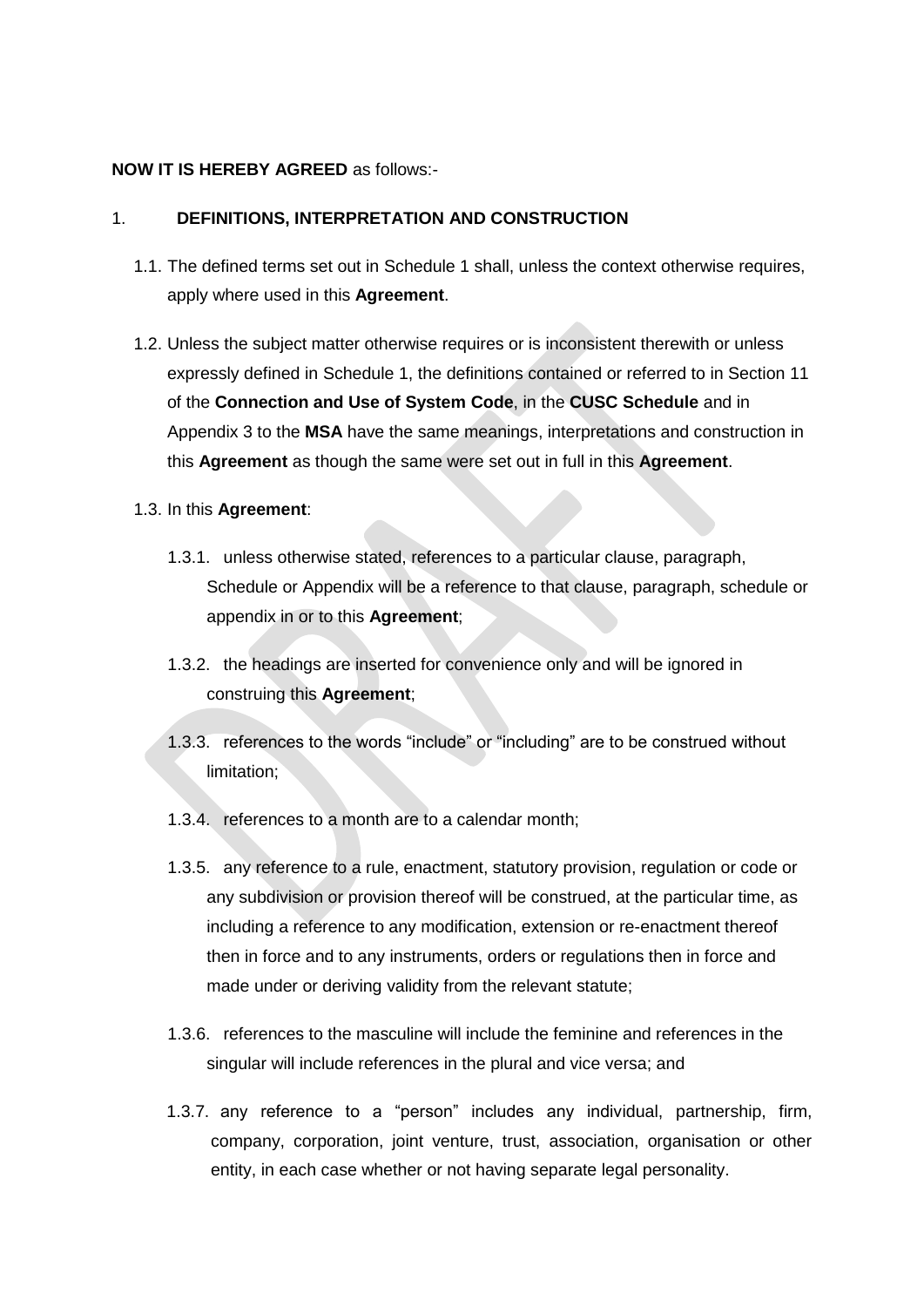## **2. COMMENCEMENT AND TERM**

- 2.1. This **Agreement** shall, subject to Clause 2.2, apply from the date hereof and, subject always to earlier termination in accordance with Clause [7](#page-8-0) (*Termination*), shall continue in force and effect until the expiry of the **Service Term**.
- 2.2. The **Company** shall be entitled by notice in writing to the **Provider** given at any time prior to 31 December 2020 to request an extension of the **Service Term** by a period of not more than twelve (12) calendar months and the **Provider** shall respond as soon as reasonably practicable and in any event within [ten (10) **Business Days**].
- 2.3. For the duration of each **Service Period** during the **Service Term** the provisions of Clause 3 of the **MSA** (except Sub-Clause 3.2) shall be suspended in relation to the **Contracted Unit** and have no force and effect.
- 2.4. Nothing in this **Agreement** shall affect the rights and obligations of the **Parties** accrued under the terms of Clause 3 of the **MSA** as at the **Commercial Operations Date**.

## <span id="page-3-0"></span>**3. SERVICE PROVISION**

## 3.1. **Provision of Reactive Power Service**

The **Provider** agrees with effect from the **Commercial Operations Date** and throughout the **Service Term** to [fuel]<sup>1</sup>, operate, maintain and repair each **Contracted Unit** in accordance with **Good Industry Practice** with a view to making it available to provide the **Service** in accordance with the **Contracted Parameters** throughout the **Service Term** upon and subject to the terms and conditions set out herein.

## 3.2. **BM Unit Data**

In respect of each **Relevant Settlement Period** the **Provider** shall, in accordance with the **Grid Code**, and in respect of the **Contracted Unit** resubmit all **Dynamic Parameters** to be consistent with the **Contracted Parameters**, provided that the **Provider** may resubmit **Dynamic Parameters** to values inferior to the **Contracted Parameters** to the extent that (but not otherwise) the **Contracted Unit** does not have the technical capability to meet those requirements.

-

<sup>&</sup>lt;sup>1</sup> Delete where not applicable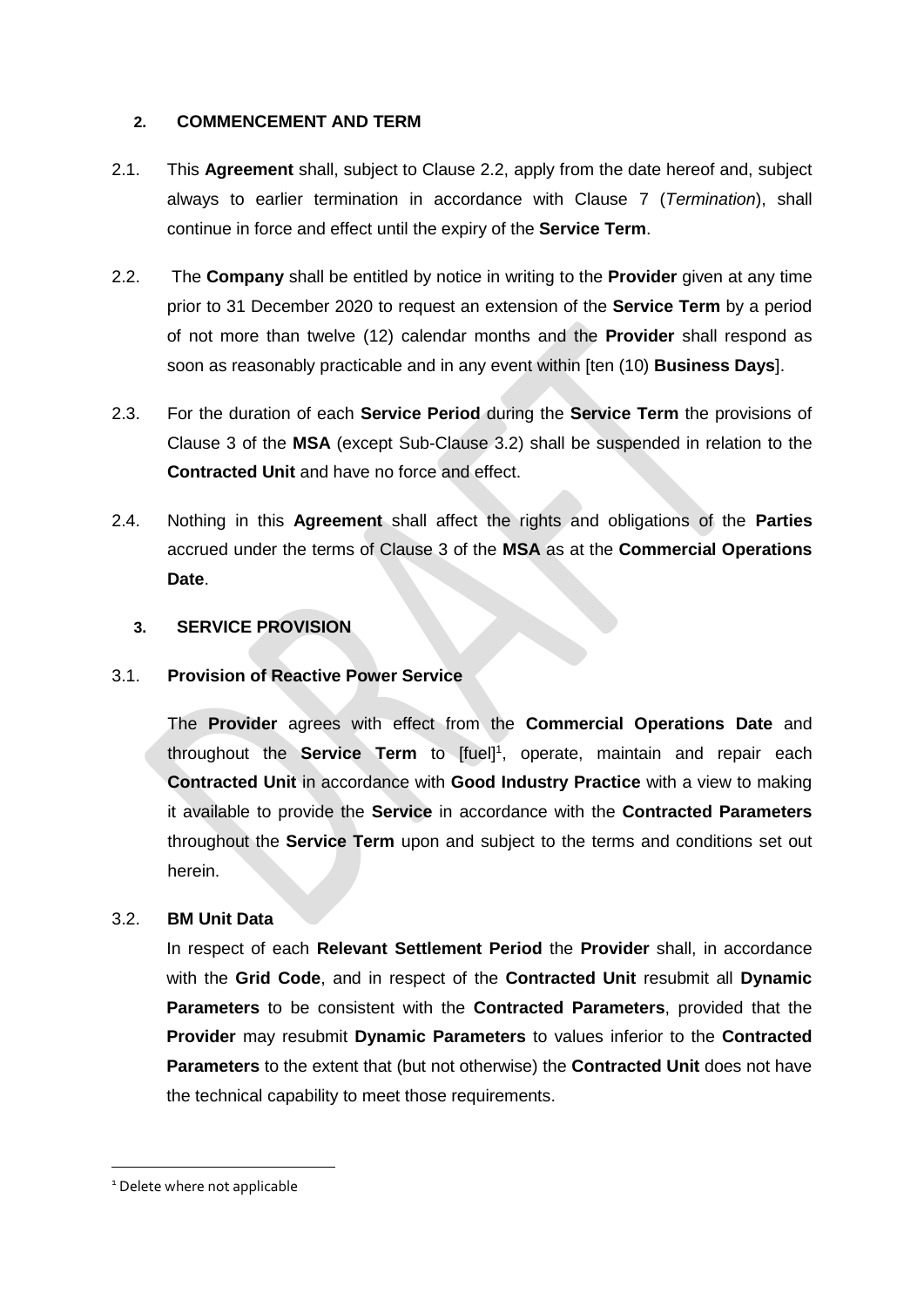## <span id="page-4-3"></span>3.3. **Unavailability**

- 3.3.1. The **Provider** shall without delay on becoming aware at any time that the **Contracted Unit** will not be capable of operating during any **Relevant Settlement Period** in accordance with the **Contracted Absorption Capacity** notify the **Company** by facsimile or email in the form specified in Schedule 5, Part A ("**Redeclaration**").
- 3.3.2. The **Redeclaration** shall, in relation to each **Relevant Settlement Period** affected, specify the **Available Absorption Capacity** which may be an amount equal to a value (expressed in MVAr) of not less than fifty per cent (50%) of the **Contracted Absorption Capacity** or otherwise 0MVAr and shall be accompanied by an explanation in reasonable detail of the reasons for the **Redeclaration**, which may only be for reasons of safety or reasons relating to the technical capability of the **Contracted Unit**.
- 3.3.3. Following the issue of a **Redeclaration**, the **Provider** shall thereafter promptly notify the **Company** by facsimile or email:
	- (i) in an updated **Redeclaration** if the level of **Available Absorption Capacity** of the **Contracted Unit** changes but remains below the **Contracted Absorption Capacity**; or
	- (ii) in the form specified in Schedule 5, Part B ("**Notice of Restoration**") if the **Contracted Absorption Capacity** of the **Contracted Unit** will be restored.

## <span id="page-4-2"></span>3.4. **Reactive Despatch Instruction**

- <span id="page-4-1"></span>3.4.1. It is acknowledged by the **Provider** that, in relation to any **Relevant Settlement Periods** other than any for which the **Contracted Unit** is **Unavailable**, the **Company** shall have the right (but not the obligation) to issue an instruction ("**Reactive Despatch Instruction**") by telephone [or using EDL/EDT or other electronic data communication facilities] to provide **Reactive Power Absorption** from the **Contracted Unit**.
- <span id="page-4-0"></span>3.4.2. Following receipt of a **Reactive Despatch Instruction**, the **Provider** shall take all necessary steps to ensure that each **Contracted Unit** operates throughout each **Relevant Settlement Period:**
	- (i) in **Voltage Control Mode**; and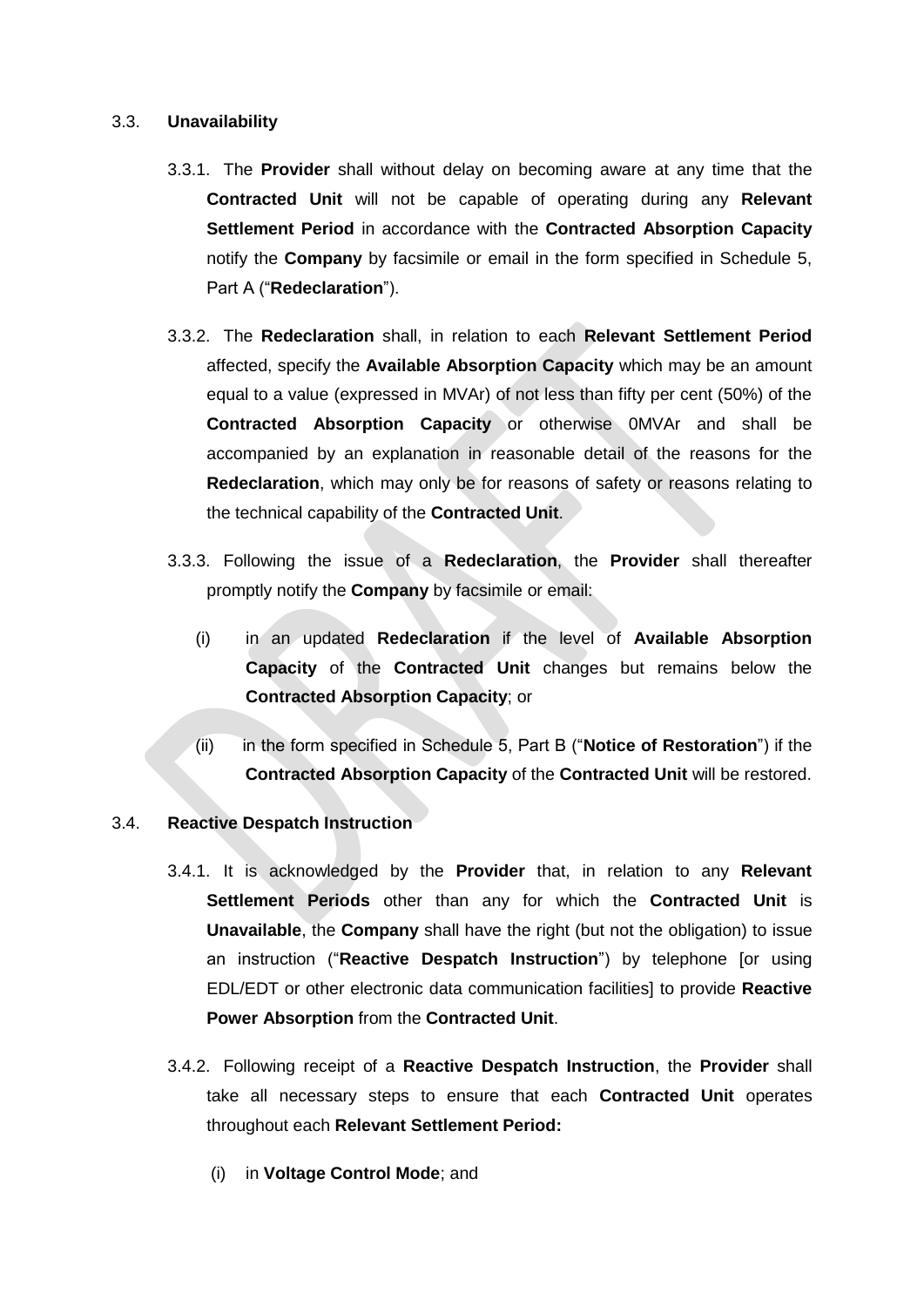(ii) to the full extent of the **Available Absorption Capacity**.

## 3.5. **Service Fees**

- <span id="page-5-1"></span>3.5.1. In consideration of the provision by the **Provider** of the **Service**, the **Company** shall pay to the **Provider** on a monthly basis:
	- (i) an **Availability Payment** calculated in accordance with Schedule 2, Part A (*Payments*); and
	- (ii) a **Utilisation Payment** calculated in accordance with Schedule 2, Part B (*Payments*).

### <span id="page-5-2"></span>3.5.2. The **Provider:**

- <span id="page-5-0"></span>(i) acknowledges that this **Agreement** shall constitute a **Market Agreement** for the purposes of Schedule 3 of **CUSC** and that it shall cease to be entitled to payments for the **Obligatory Reactive Power Service** throughout each **Service Period** in the **Service Term**; and
- (ii) undertakes to reimburse to the **Company** any payment for the **Obligatory Reactive Power Service** that it receives under the **CUSC** notwithstanding the provisions of Clause [\(i\)](#page-5-0) during the **Service Term**.
- 3.5.3. No payment shall be made by the **Company** pursuant to Sub-Clauses [3.5.1\(i\)](#page-5-1) or [3.5.1\(ii\)](#page-5-2) with respect to any **Relevant Settlement Period** in respect of which the **Provider** fails to comply with any of its obligations under this **Agreement**.

## <span id="page-5-3"></span>**4. PROVING TESTS**

- 4.1. At any time during the **Service Term** the **Company** may notify the **Provider** in writing ("**Proving Test Notice**") that it wishes to undertake a **Proving Test** in relation to the **Contracted Unit**, provided that the **Contracted Unit** has not been declared **Unavailable** and subject to a maximum in any calendar year of two **Proving Tests** (such maximum not including any **Re-Tests**). The following provisions of this Clause [4](#page-5-3) shall apply.
- 4.2. The **Company** shall be permitted to undertake such **Proving Test** and the **Provider** shall: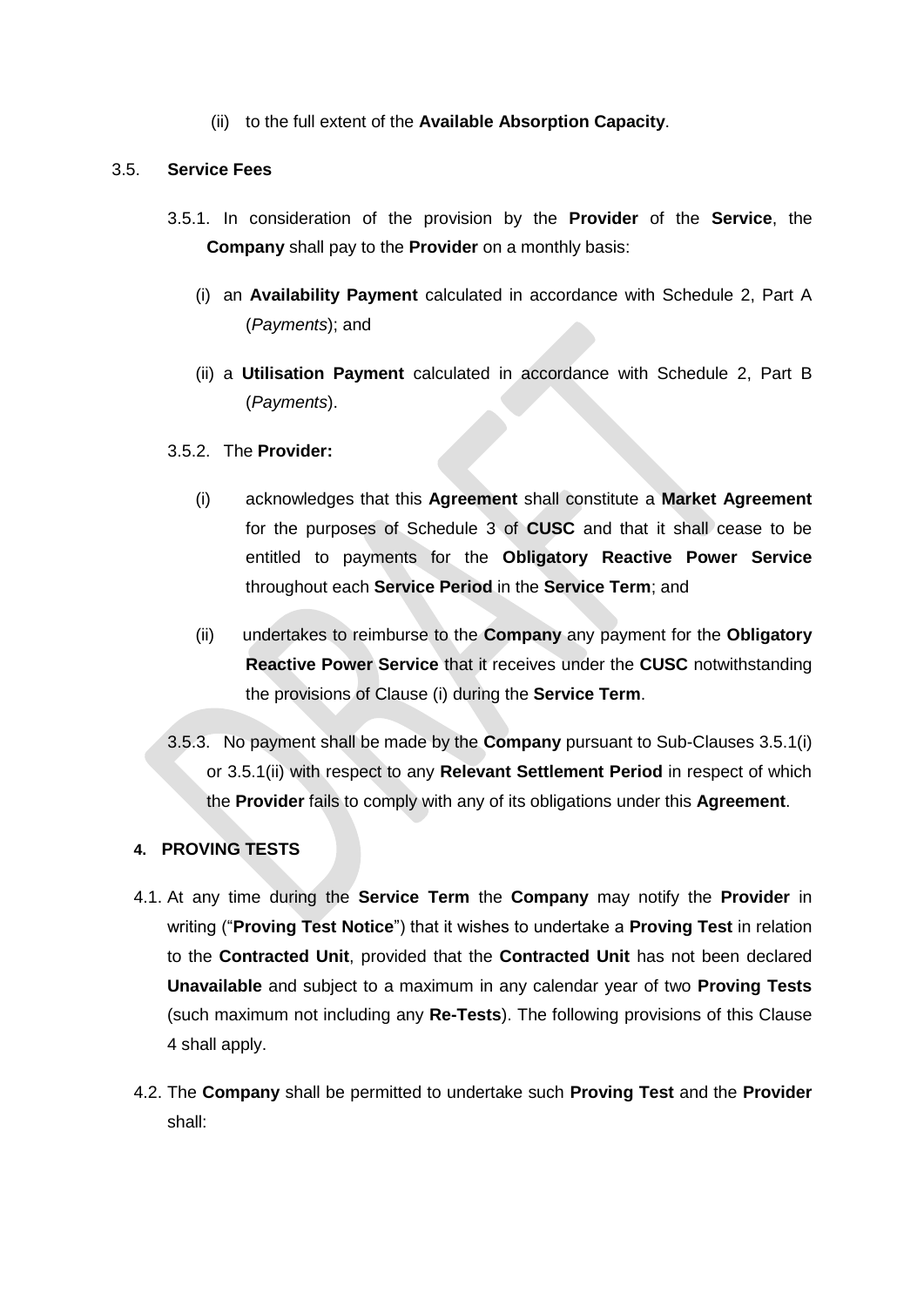- 4.2.1. propose a date (within twenty (20), but not earlier than five (5), **Business Days** after the **Proving Test Notice**) for the **Proving Test** to be carried out in relation to the **Contracted Unit** ("**Proving Test Date**"); and
- 4.2.2. act reasonably with a view to agreeing the detailed programme for the **Proving Test**, which shall be consistent with the principles in Schedule 4 (*Testing*) and which, if not agreed by the **Proving Test Date**, shall be determined by an **Expert** in accordance with Clause [10](#page-11-0) (*Dispute Resolution*) and, following such determination, the **Provider** shall propose a new date for the **Proving Test** within twenty (20), but not earlier than five (5), **Business Days** after that determination.
- 4.3. The **Provider** shall be responsible for undertaking the **Proving Test** but shall do so in liaison with the **Company** and in connection therewith:
	- 4.3.1. whilst there is no obligation for the **Company** to attend the **Proving Test** (and the **Company's** failure to attend shall not invalidate the **Proving Test**), the **Provider** shall allow reasonable access to the **Company's** personnel and contractors to witness the **Proving Test**; and
	- 4.3.2. the **Provider** shall (on request) provide to the **Company** the results of the **Proving Test** by email and any such reasonable additional evidence as the **Company** may reasonably require for the purposes of demonstrating performance of the **Contracted Unit** during the test.
- 4.4. If the **Company** determines (acting reasonably) that the **Contracted Unit** has passed the **Proving Test**, then:
	- 4.4.1. it shall notify the **Provider** in writing accordingly within ten (10) **Business Days** after the completion of the **Proving Test**; and
	- 4.4.2. the reasonable costs incurred by the **Company** in connection with the carrying out of the **Proving Test** shall be paid to the **Provider** by the **Company**  by reference to the next practicable **Monthly Statement**.
- <span id="page-6-0"></span>4.5. If the **Company** determines that the **Contracted Unit** has failed the **Proving Test**, then:
	- 4.5.1. it shall notify the **Provider** in writing accordingly within ten (10) **Business Days** after completion of the **Proving Test**;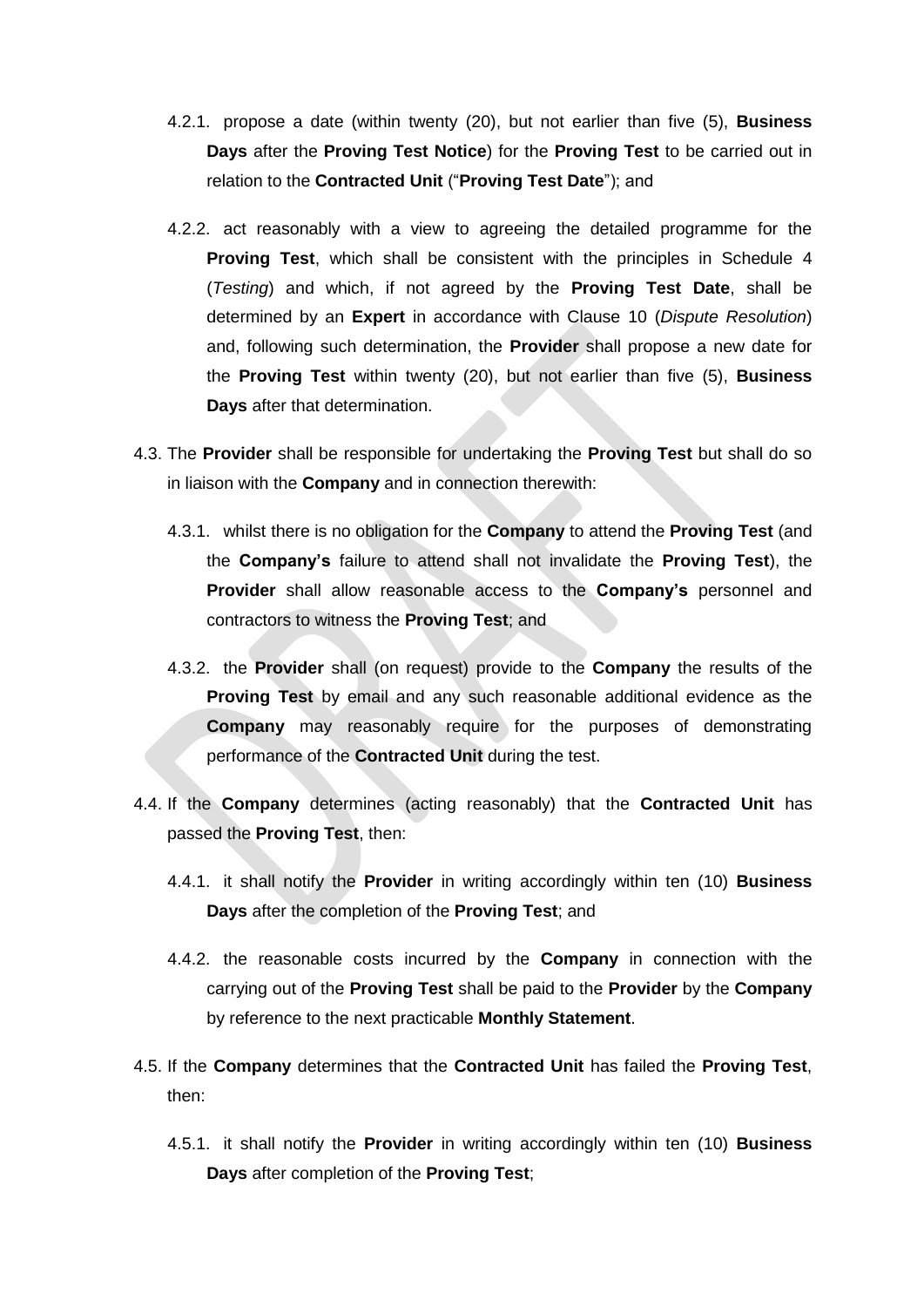- 4.5.2. the **Provider** shall be deemed to have declared the **Contracted Unit Unavailable** with effect from the **Proving Test Date** until such time as the **Company** notifies the **Provider** by email that a **Re-Test** has successfully been passed;
- 4.5.3. the **Provider** shall reimburse the reasonable costs incurred by the **Company** in carrying out the **Proving Test** (and any **Re-Test**) pursuant to this Clause [4\)](#page-5-3) by reference to the next practicable **Monthly Statement**;
- 4.5.4. the **Provider** shall provide the **Company** with reasons for the failure, and may subsequently notify the **Company** when it is ready to carry out a **Re-Test** whereupon the provisions of this Clause [4](#page-5-3) shall apply to that **Re-Test** mutatis mutandis; and
- 4.5.5. if the **Contracted Unit** fails a **Proving Test** (including any **Re-Test**) for substantially the same reason on two or more subsequent occasions in any period of twelve (12) calendar months and/or if the total number of **Proving Tests** (including any **Re-Test**) the **Contracted Unit** fails is more than three in aggregate during the term of this **Agreement**, then the **Company** shall have the right to either (i) terminate this **Agreement** in respect of the **Contracted Unit** in accordance with Clause [7.1;](#page-8-1) or (ii) to reduce the **Contracted Absorption Capacity** to the value that the **Company** reasonably considers reflects the true capability of the **Contracted Unit** on the basis of the failed **Proving Tests** and to reduce the **Availability Fee** by a percentage equal to the percentage reduction in the **Contracted Absorption Capacity**.

## 5. **GRID CODE**

It is acknowledged by both **Parties** that the provision by the **Provider** of the **Service** in accordance with the terms of this **Agreement** shall not relieve it of any of its obligations set out in the **Grid Code** including without limitation its obligations set out in **Grid Code** CC8.1 to provide **Reactive Power** (supplied otherwise than by means of **Synchronous** or **Static Compensation**) in accordance with **Grid Code** CC6.3.2 and CC6.3.4.

## 6. **CONNECTION AND USE OF SYSTEM CODE**

The provisions of Paragraphs 4.3 (*Payments for Balancing Services*), 6.12 (*Limitation of Liability*), 6.14 (*Transfer and Sub-contracting*), 6.15 (*Confidentiality*), 6.20 (*Waiver*), 6.21 (*Notices*), 6.22 (*Third Party Rights*), 6.23 (*Jurisdiction*), 6.24 (*Counterparts*), 6.25 (*Governing Law*) and 6.26 (*Severance of Terms*) of the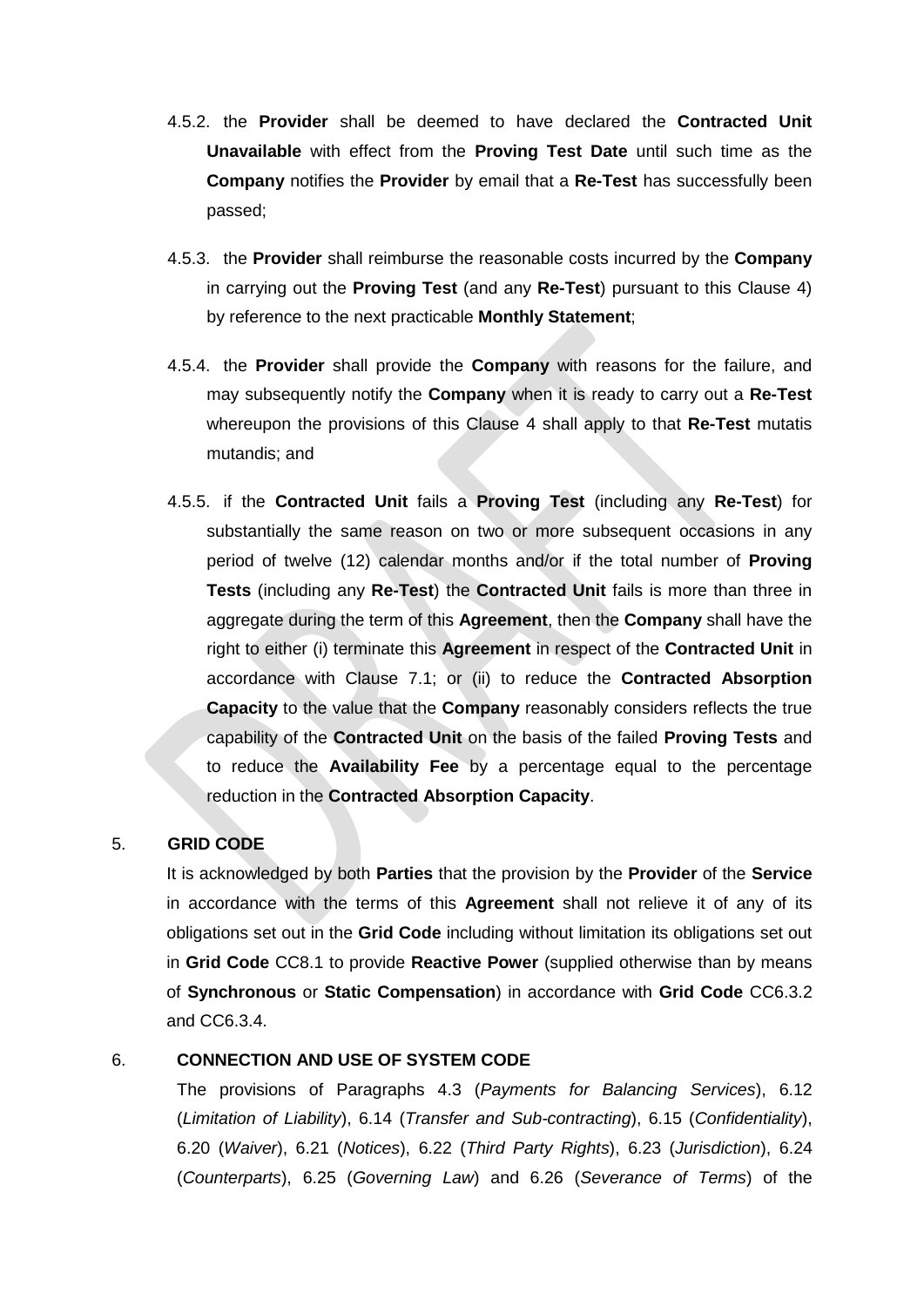**Connection and Use of System Code** shall apply to this **Agreement** as if set out in full herein.

## <span id="page-8-0"></span>**7. TERMINATION**

- <span id="page-8-1"></span>7.1 The **Company** shall be entitled to terminate this **Agreement** forthwith by notice in writing to the **Provide**r:-
	- 7.1.1 upon a continuous period of **Unavailability** of the **Contracted Unit** extending beyond thirty (30) consecutive days; or
	- 7.1.2 upon an aggregate period of thirty (30) days in the **Service Term** in which the **Available Absorption Capacity** of the **Contracted Unit** is less than the **Contracted Absorption Capacity**; or
	- 7.1.3 if Clause [4.5](#page-6-0) applies in relation to the **Contracted Unit**.
- 7.2 Either **Party** (the "**Terminating Party**") may terminate this **Agreement** forthwith by notice in writing to the other (the "**Defaulting Party**") if:-
	- 7.2.1 the **Defaulting Party** shall fail to pay (other than by inadvertent error in funds transmission which is discovered by the **Terminating Party**, notified to the **Defaulting Party** and corrected within five (5) **Business Days** following such notification) any material sum properly due or owing from it pursuant to this **Agreement** according to its terms and such non-payment remains unremedied and not disputed in good faith and upon reasonable grounds at the expiry of fifteen (15) **Business Days** immediately following receipt by the **Defaulting Party** of written notice from the **Terminating Party** of such nonpayment; or
	- 7.2.2 the **Defaulting Party** is in material breach of any obligation under this **Agreement** and, in the case of a breach that is capable of remedy, has not remedied that breach within thirty (30) days (or such longer period as may reasonably be required for remedy) after receipt of notice from the **Terminating Party** identifying the breach and requiring its remedy; or
	- 7.2.3 in respect of the **Defaulting Party**:-
		- (i) an order of the High Court is made or an effective resolution passed for its insolvent winding-up or dissolution; or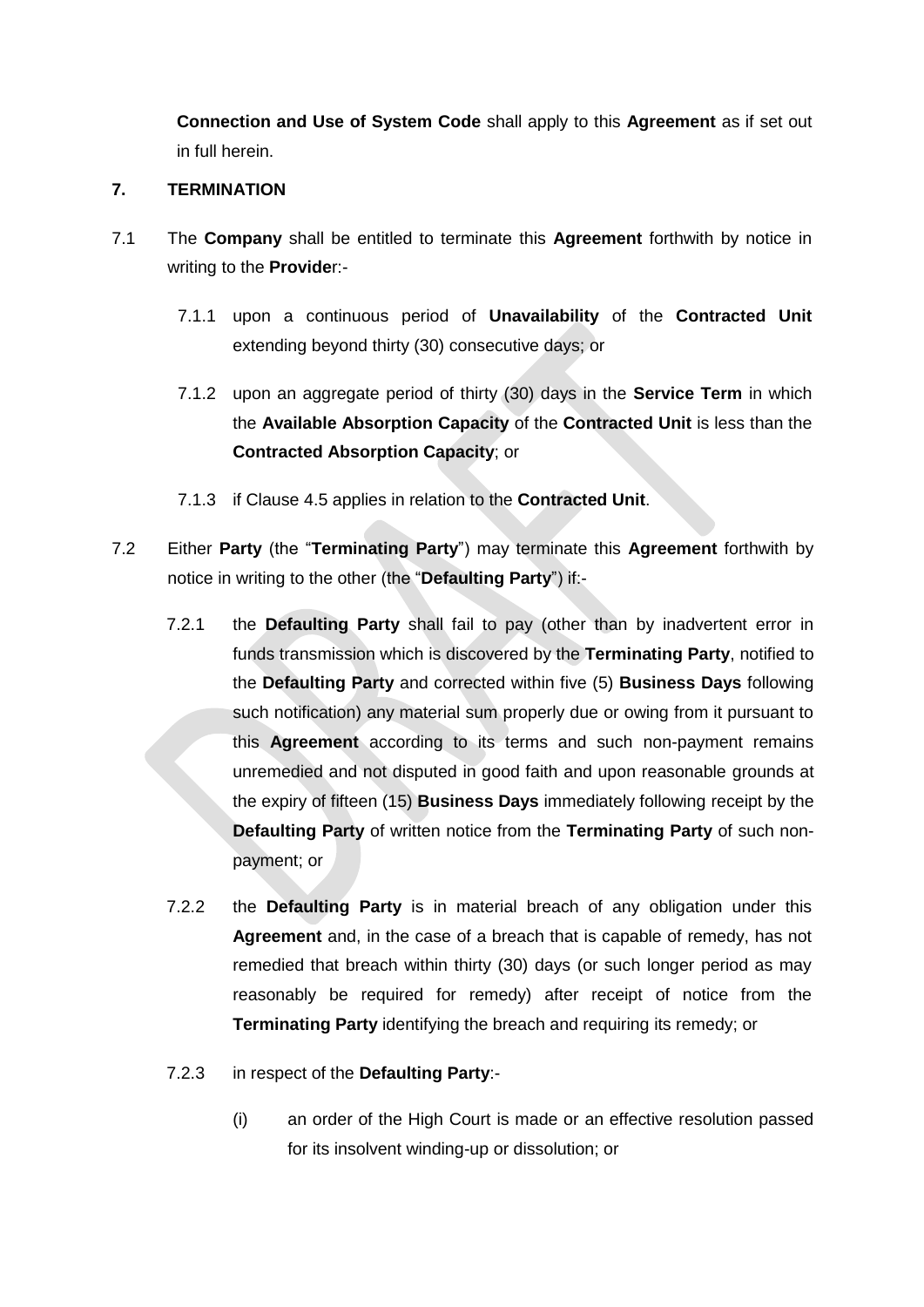- (ii) a receiver (which expression shall include an administrative receiver within the meaning of Section 29 of the Insolvency Act 1986) of the whole or any material part of its assets or undertaking is appointed: or
- (iii) an administration order under Section 8 of the Insolvency Act 1986 is made or any other steps are taken to appoint an administrator or if a voluntary arrangement is proposed under Section 1 of that Act; or
- (iv) it enters into any scheme of arrangement (other than for the purpose of reconstruction or amalgamation upon terms and within such period as may previously have been approved in writing by the **Authority**); or
- (v) it is unable to pay its debts within the meaning of Section 123(1) or (2) of the Insolvency Act 1986 save that such section shall have effect as if for £750 there was inserted £250,000 (and the **Defaulting Party** shall not be deemed to be unable to pay its debts if any demand for payment is being contested in good faith by it with recourse to all appropriate measures and procedures);

and in any such case within fourteen (14) **Days** of appointment of the liquidator, receiver, administrative receiver, administrator, nominee or other similar officer, such person has not provided to the **Terminating Party** a guarantee of future performance by the **Defaulting Party** of this **Agreement** in such form and amount as the **Terminating Party** may reasonably require.

## <span id="page-9-1"></span>**8. WARRANTIES AND INDEMNITY**

- <span id="page-9-0"></span>8.1 The **Provider** hereby warrants and represents to the **Company** that:
	- 8.1.1 it has full power and authority to enter into this **Agreement** and perform its obligations hereunder, including without limitation that the availability and delivery of the **Service** from the **Contracted Unit** pursuant to and in accordance with this **Agreement** does not cause it, or any site owner, to be in breach of, or to otherwise be non-compliant with, any **Legal Requirement** and/or any agreement with any person;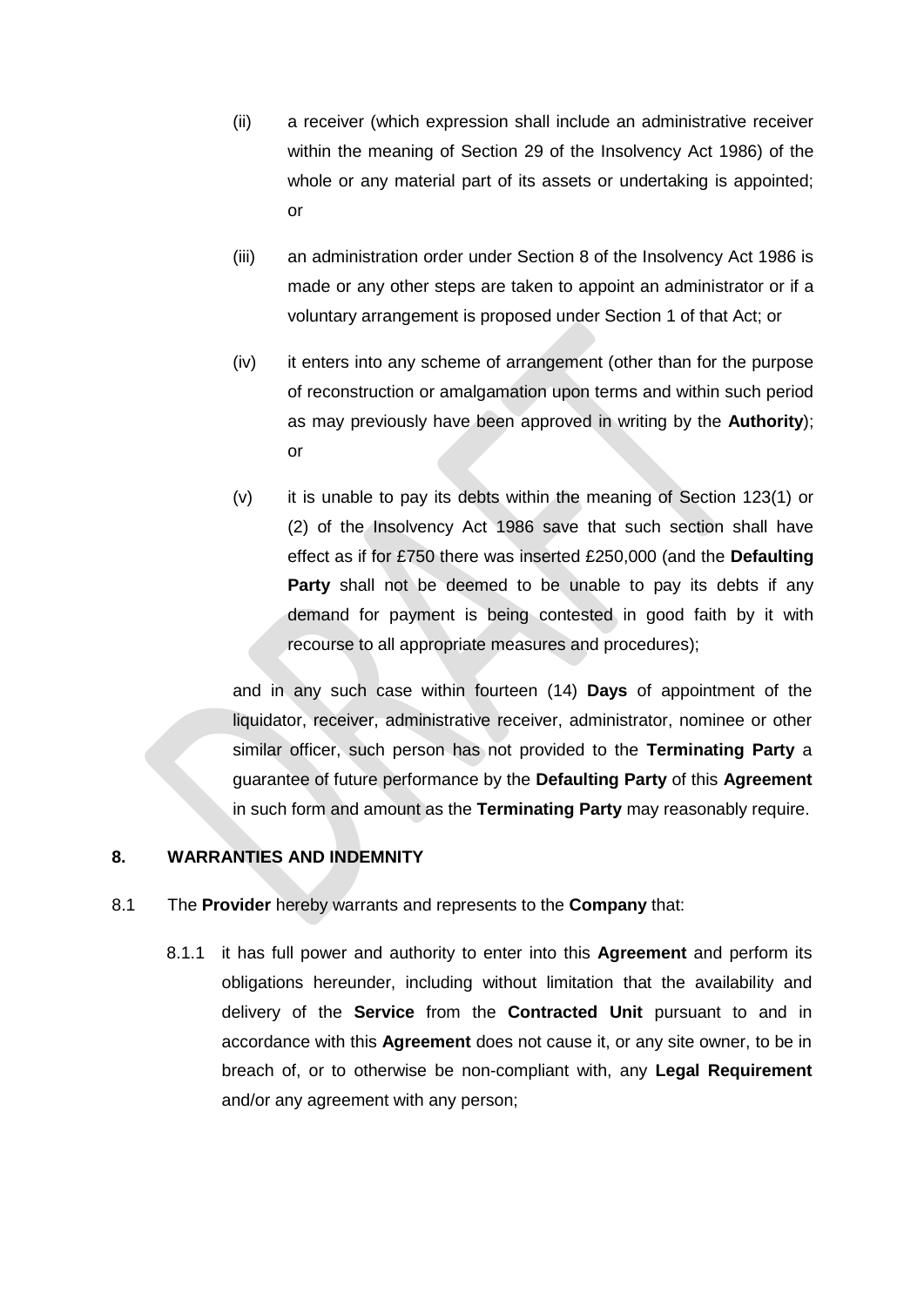- 8.1.2 it will not do anything in connection with this **Agreement** that will cause it to be in breach of, or to otherwise be non-compliant with, any **Legal Requirement** and/or any agreement with any person**;** and
- 8.1.3 as at date of this **Agreement** it is not a party to an agreement or arrangement with the **Company** or with any **Public Distribution System Operator** or electricity supplier or other person to provide any service from the **Contracted Unit** which may impair the **Provider's** ability to provide the **Service** and/or perform its obligations under this **Agreement.** The **Provider** repeats this warranty and representation upon its confirmation under Clause [3.4.2](#page-4-0) of each **Reactive Despatch Instruction** during the **Service Term.**
- 8.2 In the event that any warranty or representation made under Clause [8.1](#page-9-0) is breached, the **Provider** shall indemnify the **Company** against all and any losses, liabilities, claims, expenses that may be suffered or incurred by the **Company** and all and any claims and demands which may be brought against the **Company** by any other person connected to or using the **User System** of a **Public Distribution System Operator** or any other **User System** or the owner of operator of any **User System** or any other person whatever arising out of or resulting from such breach**.** Such indemnity shall include any legal costs and expenses reasonably incurred in the contesting of such claims including the court costs and reasonable attorney's fees and other professional advisors' fees. The **Parties** agree and accept that all such legal costs and expenses expressed to be the subject of such indemnity shall be treated as direct losses.
- 8.3 The provisions of this Clause [8](#page-9-1) shall continue to bind the **Parties** after termination of this **Agreement.**

## <span id="page-10-0"></span>9. **DISCLOSURE OF INFORMATION**

- 9.1 The **Provider** hereby consents to the disclosure and use by the **Company** in such manner or form as it thinks fit of data and other information relating to this **Agreement** and the provision of the **Service** (including payments made to the **Provider** hereunder):
- (a) to the extent necessary to enable the **Company** to comply with its obligations set out in the **CUSC Schedule**;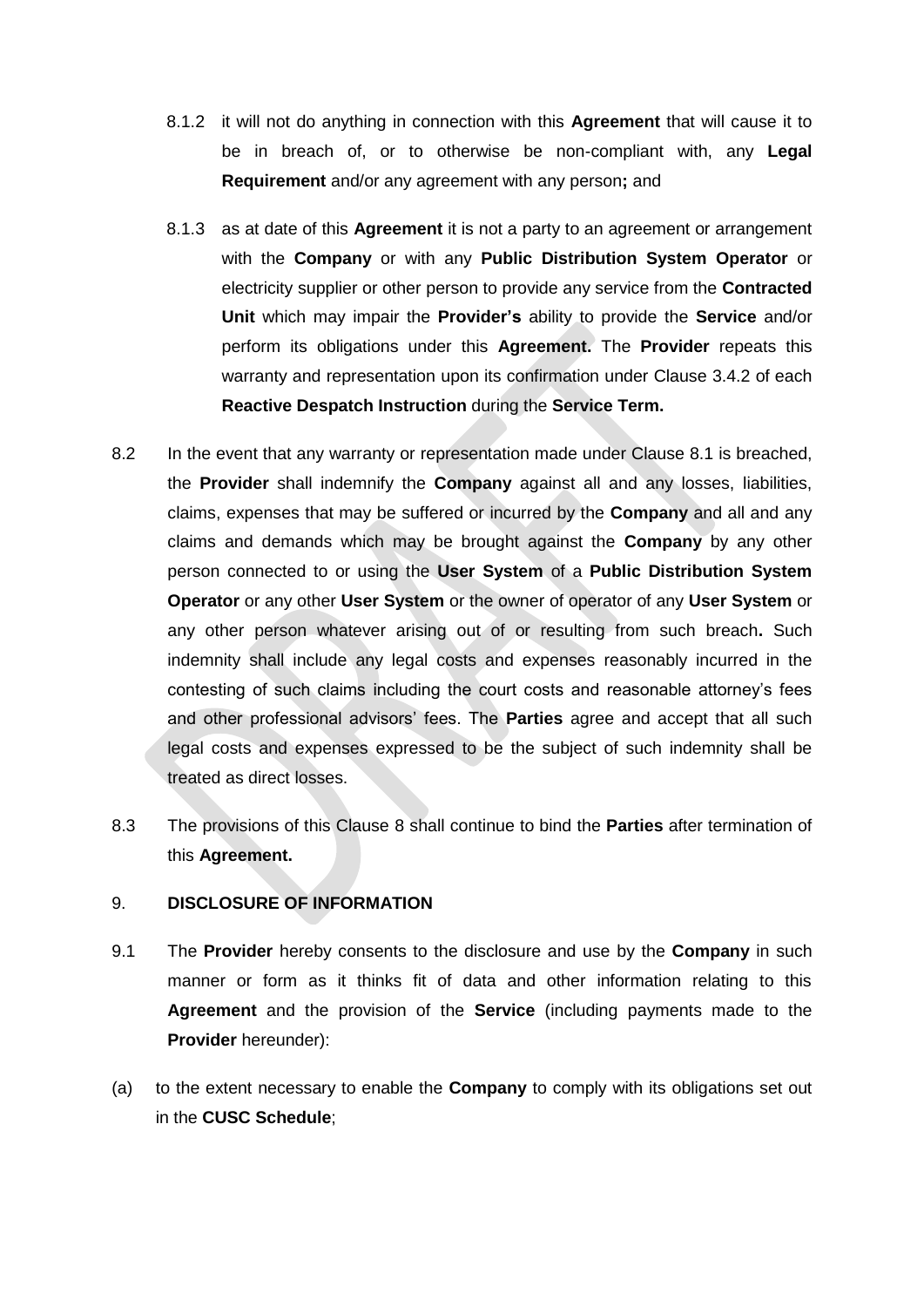- (b) for the purposes of any or all of the statements published from time to time pursuant to Standard Condition C16 of the **Transmission Licence**;
- (c) for the purposes of operational coordination with the **Local DNO**; or
- (d) for the purposes of making market data available to tenderers for the **Service**.
- 9.2 The provisions of this Clause [9](#page-10-0) shall continue to bind the **Parties** after termination of this **Agreement**.

## <span id="page-11-0"></span>**10. DISPUTE RESOLUTION**

- 10.1 It is hereby acknowledged and agreed by the **Parties** that any dispute or difference of whatever nature concerning the obligations of the **Parties** under this **Agreement** insofar as and to the extent the same relate to the **Service** shall, subject to Clause [10.2,](#page-11-1) be treated as a dispute or difference arising out of or in connection with the **CUSC Schedule**, and accordingly the provisions of Section 7 of the **Connection and Use of System Code** shall apply.
- <span id="page-11-1"></span>10.2 Where any provision in this **Agreement** provides, or the **Parties** have agreed, for a dispute or difference between the **Parties** to be referred to an independent expert ("**Expert**") the following provisions of this Clause [10](#page-11-0) shall apply, and neither **Party** shall commence proceedings in any court in respect of or otherwise in connection with such dispute.
- 10.3 The **Expert** shall be jointly appointed by the **Parties** and shall be a person of good repute with the relevant skills and technical experience to be able to make a fair and reasoned determination having regard to the nature of the dispute or difference.
- 10.4 The **Parties** agree that the **Expert** shall act as an expert and not as an arbitrator and shall decide those matters referred to him using his skill, experience and knowledge and with regard to all such other matters as he in his sole discretion considers appropriate.
- 10.5 If the **Parties** cannot agree upon the selection of an **Expert**, the **Expert** shall be selected on the application of either **Party** by the President for the Law Society of England and Wales.
- 10.6 All references to the **Expert** shall be made in writing by either **Party** with notice to the other being given contemporaneously, and the **Parties** shall promptly supply the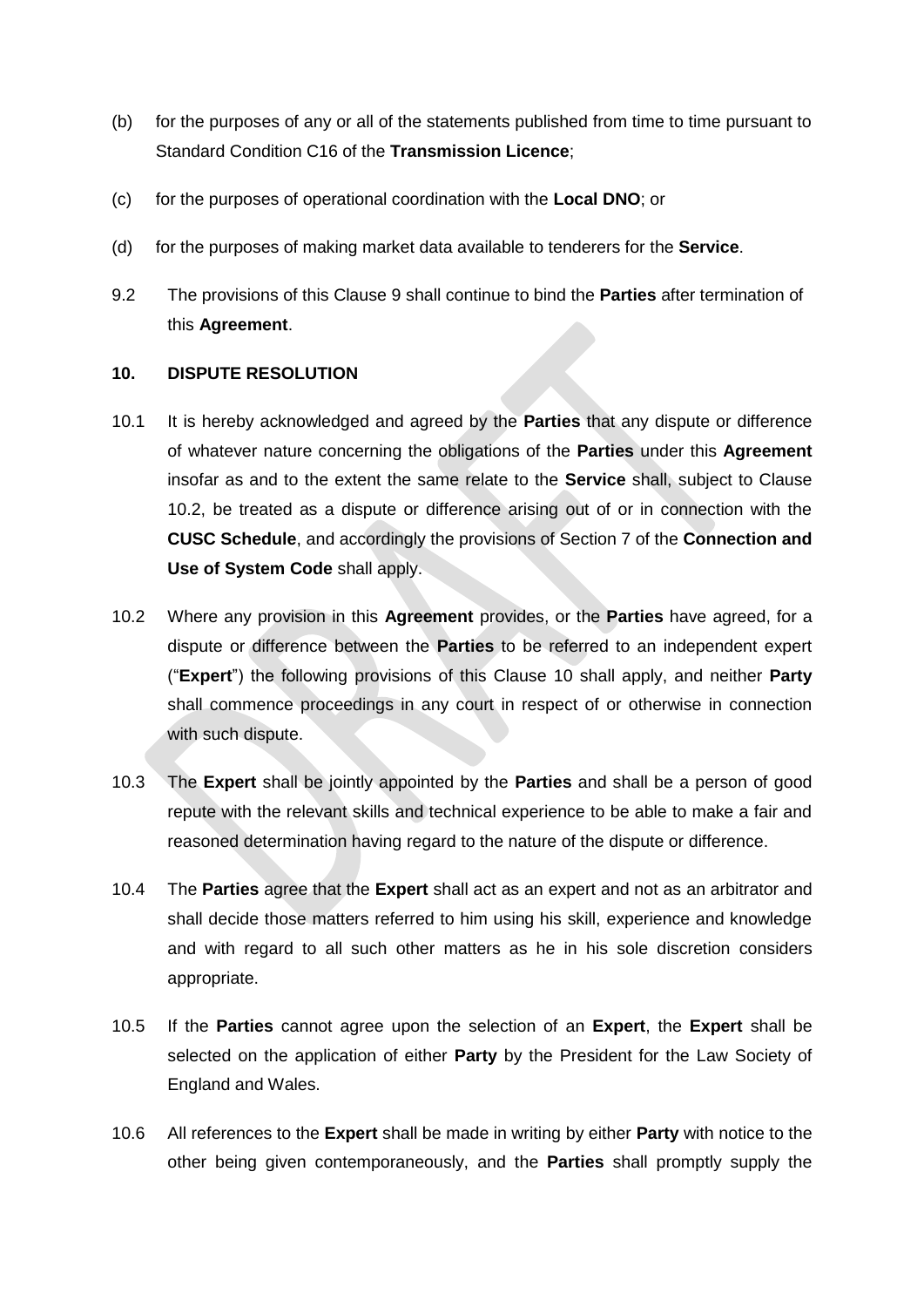**Expert** with such documents and information as he may request when considering any referral.

- 10.7 The **Expert** shall be requested to use his best endeavours to give his decision upon the question before him as soon as possible in writing following its referral to him, his decision shall, in the absence of fraud or manifest error, be final and binding upon the **Parties**.
- 10.8 the **Parties** shall equally share the **Expert's** fees and expenses unless the **Expert**  determines otherwise.
- 10.9 Save to the extent otherwise expressly provided herein or in the determination by the **Expert**, this Clause [10](#page-11-0) shall, to the extent necessary for the **Parties** to perform their obligations under this **Agreement**, continue to bind the **Parties** after termination.
- 10.10 The provisions of this Clause [10](#page-11-0) shall continue to bind the **Parties** after termination of this **Agreement.**

## **11. NOTICES**

- 11.1 For the purposes of this **Agreement**, any notice or other communication to be given by the **Company** or the **Provider** to the other under, or in connection with matters contemplated by, this **Agreement**, other than operational matters to which the provisions of Clause [3](#page-3-0) (*Service Provision*) apply, shall be sent to the following address and/or facsimile number and marked for the attention of the person named below:
	- the **Company**: National Grid Electricity System Operator Limited **Commercial** Faraday House Warwick Technology Park Gallows Hill Warwick CV34 6DA Facsimile number: 01926 655630 For the attention of: The Company Secretary Copy to: Head of Commercial Facsimile number: 01926 656613

the **Provider**: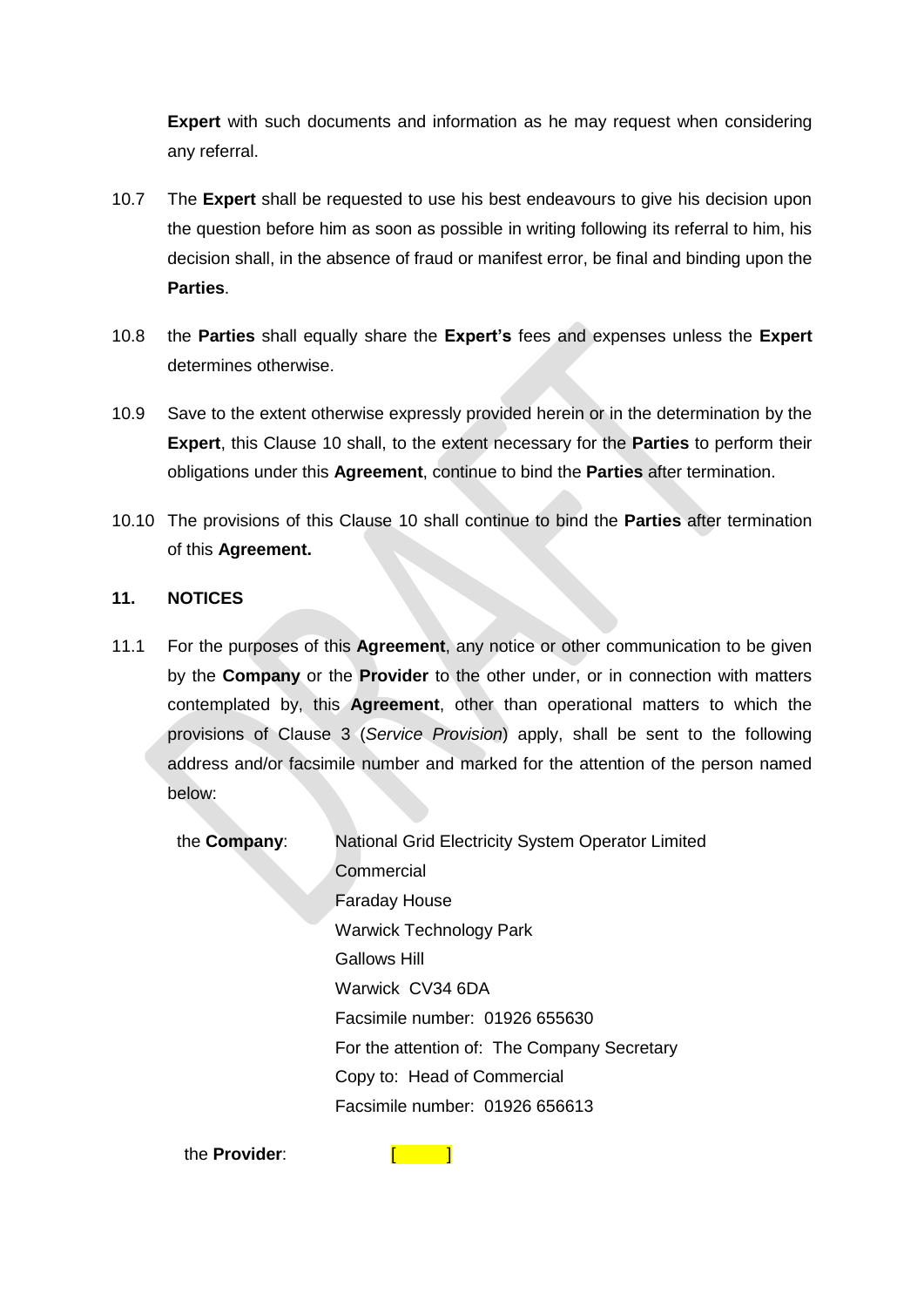

- 11.2 Any notice or other communication to be given by one **Party** to the other **Party** under, or in connection with the matters contemplated by, this **Agreement** shall be in writing and shall be given by letter delivered by hand or sent by first class prepaid post (airmail if overseas) or facsimile, and shall be deemed to have been received:-
	- 11.2.1 in the case of delivery by hand, when delivered; or
	- 11.2.2 in the case of first class prepaid post, on the second day following the day of posting or (if sent airmail from overseas) on the fifth day following the day of posting; or
	- 11.2.3 in the case of facsimile, on acknowledgement by the addressee's facsimile receiving equipment (where such acknowledgement occurs before 17.00 hours on the day of acknowledgement) and in any other case on the day following the day of acknowledgement.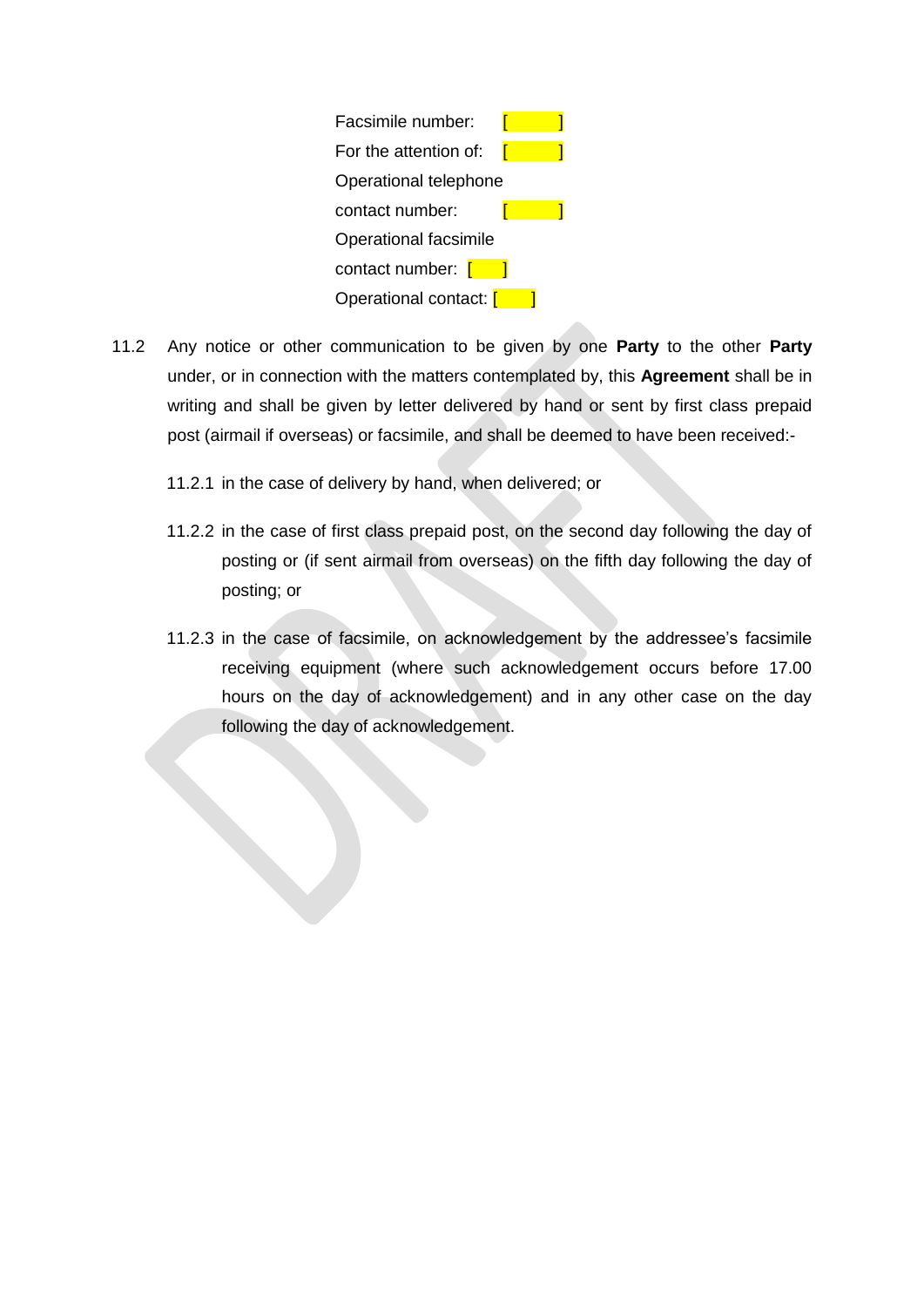#### **12. FORCE MAJEURE**

- 12.1 In so far as either **Party** is prevented from performing any of its obligations under this **Agreement** due to an event or circumstance of **Force Majeure**, then the rights and obligations of the **Parties** shall be suspended for as long as and to the extent that the circumstance of **Force Majeure** prevents such performance. For the avoidance of doubt, the **Provider** shall not be entitled to any **Availability Payment** to the extent that the **Facility** is **Unavailable** by reason of **Force Majeure**.
- 12.2 The **Party** affected by the **Force Majeure** shall give to the other **Party** promptly upon becoming aware of an event or circumstance of **Force Majeure**, a written communication describing the **Force Majeure** (including, without limitation, the nature of the occurrence and its expected duration) and the obligations which it is prevented from performing and shall continue to furnish regular reports with respect thereto to the other **Party** during the period of **Force Majeure**.
- 12.3 As soon as is reasonably practicable, following an event or circumstance of **Force Majeure**, the **Parties** shall discuss how best to continue their respective obligations as set out in this **Agreement**.
- 12.4 For the avoidance of doubt the non-performance of either **Party's** obligations pursuant to this **Agreement** arising prior to the event or circumstance of **Force Majeure**, shall not be excused as a result of the event or circumstance of **Force Majeure**.
- 12.5 Either **Party** shall have a right to terminate this **Agreement** if a **Party** has been prevented from performing its obligations due to an event or circumstance of **Force Majeure** for a continuous period of six (6) months.

## 13. **MISCELLANEOUS**

- 13.1 No delay by or omission of any **Party** in exercising any right, power, privilege or remedy under this **Agreement** shall operate to impair such right, power, privilege or remedy or be construed as a waiver thereof. Any single or partial exercise of any such right, power, privilege or remedy shall not preclude any other or further exercise thereof or the exercise of any other right, power, privilege or remedy.
- 13.2 No variations or amendments to this **Agreement** shall be effective unless made in writing and signed by and on behalf of both **Parties**.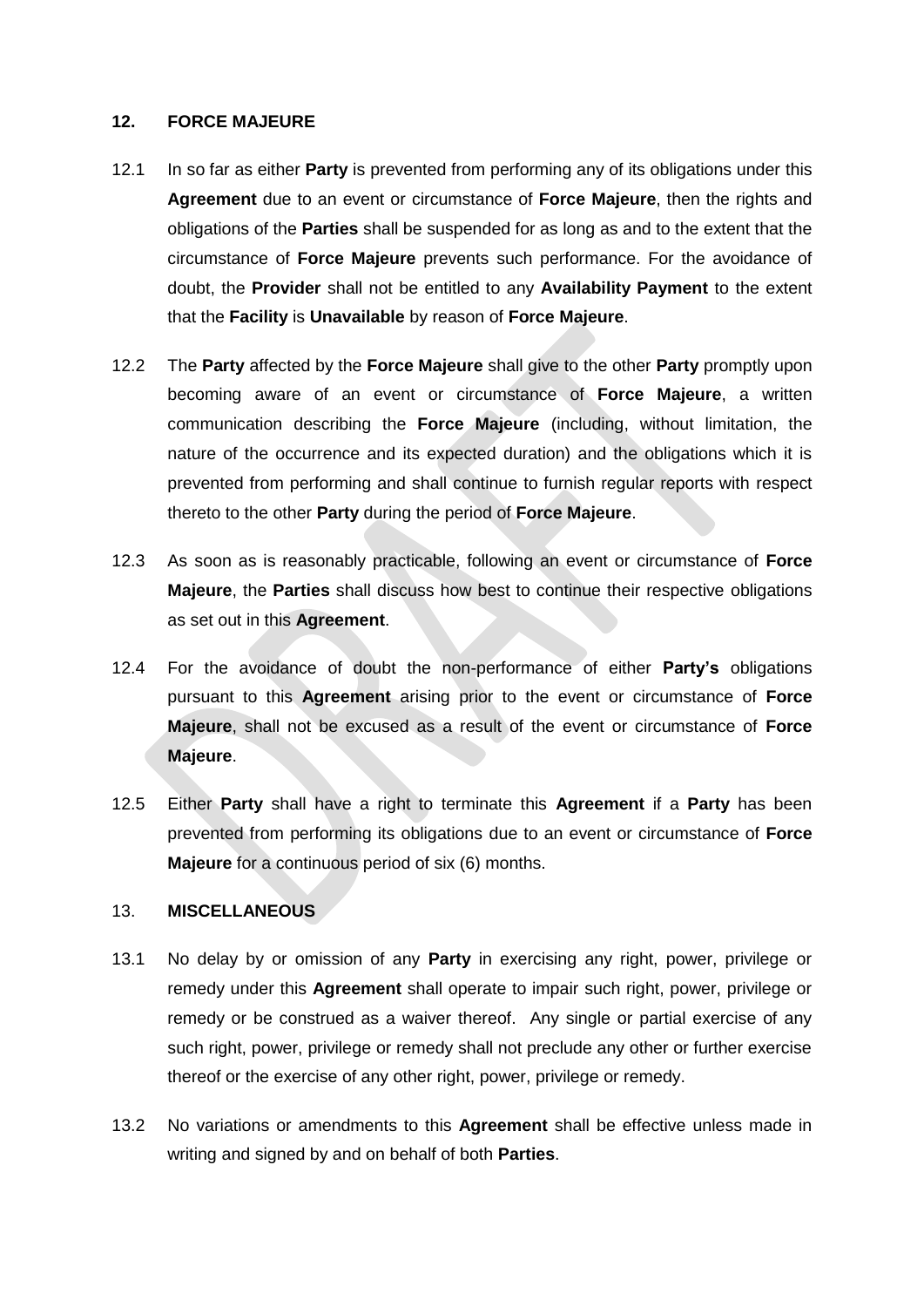- 13.3 This **Agreement** is personal to the **Parties** and neither **Party** shall assign, transfer, mortgage, charge, sub-contract or deal in any other manner with any or all of its rights and obligations under this **Agreement** without the prior written consent of the other **Party** (such consent no to be unreasonably withheld, conditioned or delayed), save that the **Provider** may sub-contract the operation of the **Contracted Unit** to a third party operator.
- 13.4 The **Parties** hereby acknowledge and agree for the purposes of the Contracts (Rights of Third Parties) Act 1999 that no rights, powers or benefits are or shall be conferred on any person pursuant to this **Agreement** save as expressly provided in this **Agreement**.
- 13.5 This **Agreement** may be executed in any number of counterparts and by the different **Parties** on separate counterparts, each of which when executed and delivered shall constitute an original but all the counterparts shall together constitute but one and the same instrument. The delivery of a facsimile copy of a signed counterpart of this **Agreement** shall be deemed to be valid signature thereof provided that the **Party** so delivering a facsimile hereby undertakes to deliver an original copy of this **Agreement** forthwith following such facsimile transmission.
- 13.6 If any provision of this **Agreement** is or becomes or is declared invalid, unenforceable or illegal by the courts of any jurisdiction to which it is subject or by order of the Commission of the European Communities or by order of the **Secretary of State**, such invalidity, unenforceability or illegality shall not prejudice or affect the remaining provisions of this **Agreement** which shall continue in full force and effect notwithstanding such invalidity, unenforceability or illegality.

## <span id="page-15-0"></span>**14. ANTI-BRIBERY**

- 14.1 Each **Party** shall:
- 14.1.1 comply with all **Anti-Bribery Laws**;
- 14.1.2 not engage in any activity, practice or conduct which would constitute an offence under sections 1, 2 or 6 of the Bribery Act 2010 if such activity, practice or conduct had been carried out in the United Kingdom;
- 14.1.3 have and shall maintain in place, throughout the **Service Term**, its own policies and procedures, including Adequate Procedures, to ensure compliance with the Anti-Bribery Laws and this Clause , and will enforce them where appropriate; and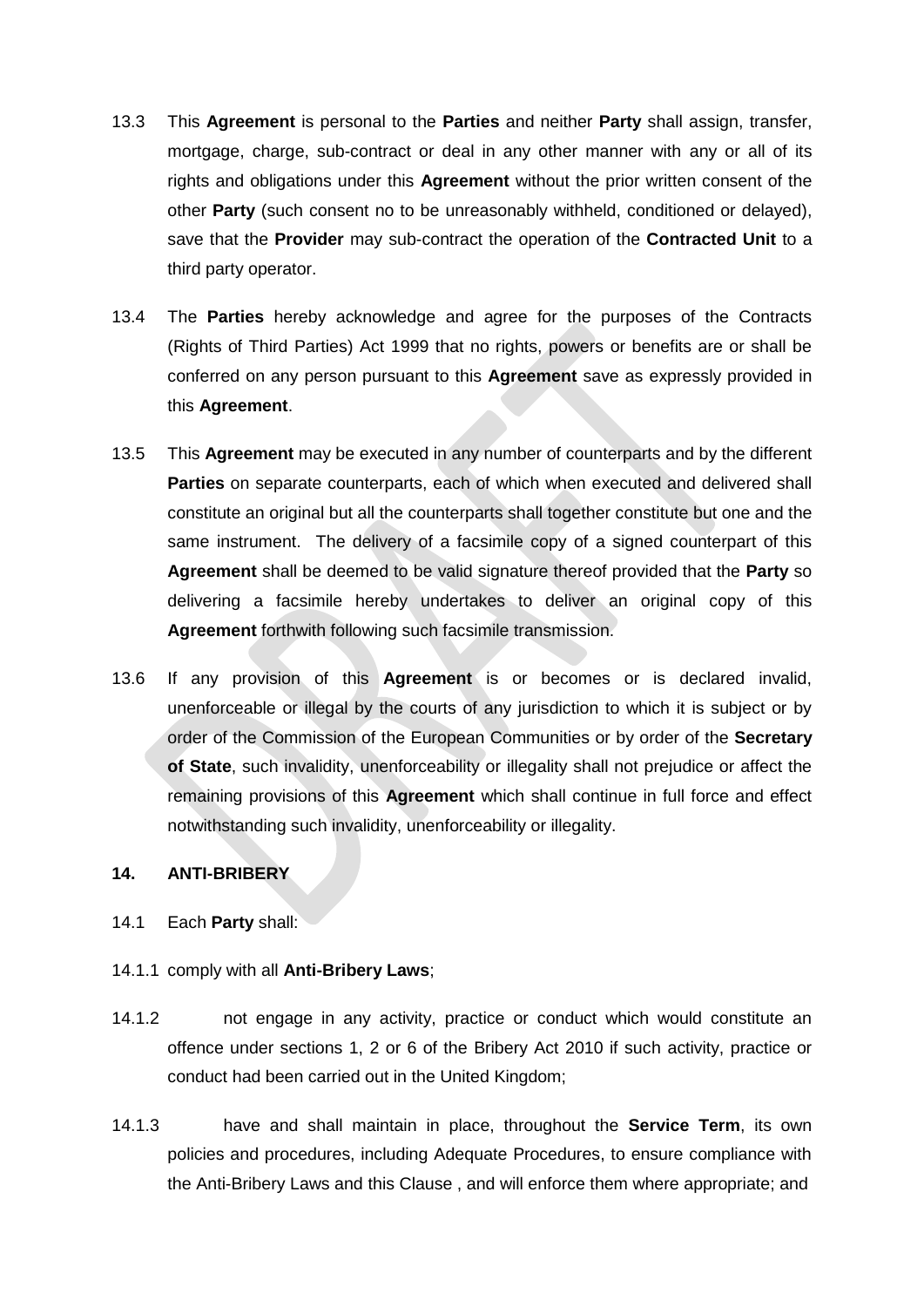- 14.1.4 procure and ensure that all of its Associated Persons and/or other persons who are performing services in connection with this Agreement comply with this Clause [14.](#page-15-0)
- 14.2 If either **Party** breaches this Clause [14](#page-15-0) then, without prejudice to any other rights or remedies, the other **Party** may immediately terminate this **Agreement** on written notice to the **Party** in breach.

## **15. EMR**

- 15.1 Notwithstanding any confidentiality obligations and any restriction on the use or disclosure of information set out in this **Agreement**, the **Provider** consents to the **Company** and each of its subsidiaries using all and any information or data supplied to or acquired by it in any year under or in connection with this **Agreement** for the purpose of carrying out its **EMR Functions**.
- 15.2 The provisions relating to the resolution of disputes set out in this **Agreement** (if any) are subject to any contrary provision of an **EMR Document**.
- 15.3 Where for the purposes of this provision only:

| "AF Rules"    | has the meaning given to "allocation framework" in  |
|---------------|-----------------------------------------------------|
|               | section 13(2) of the Energy Act 2013;               |
|               |                                                     |
| "Capacity"    | means the rules made under section 34 of the        |
| <b>Market</b> | Energy Act 2013 as modified from time to time in    |
| Rules"        | accordance with that section and The Electricity    |
|               | Capacity Regulations 2014;                          |
| "EMR          | means The Energy Act 2013, The Electricity          |
| Document"     | Capacity Regulations 2014, the Capacity Market      |
|               | Rules, The Contracts for Difference (Allocation)    |
|               | Regulations 2014, The Contracts for Difference      |
|               | (Definition of Eligible Provider) Regulations 2014, |
|               | The Contracts for Difference (Electricity Supplier  |
|               | Obligations) Regulations 2014, The Electricity      |
|               | Market Reform (General) Regulations 2014, the       |

AF Rules and any other regulations or instruments made under Chapter 2 (contracts for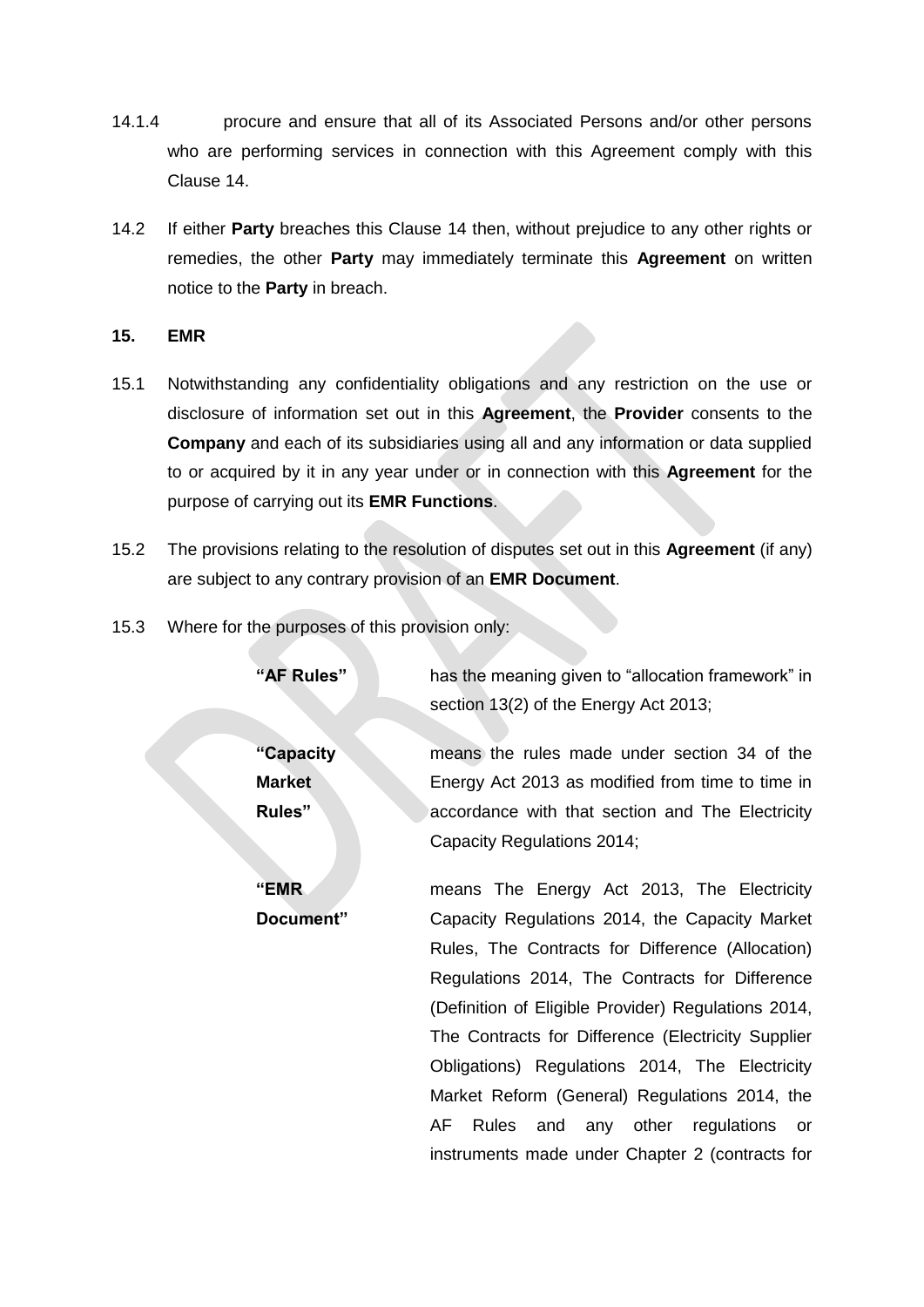difference), Chapter 3 (capacity market) or Chapter 4 (investment contracts) of Part 2 of the Energy Act 2013 which are in force from time to time; and

| "EMR               |  |                                             |  | has the meaning given to "EMR functions" in |  |
|--------------------|--|---------------------------------------------|--|---------------------------------------------|--|
| <b>Functions</b> " |  | Chapter 5 of Part 2 of the Energy Act 2013. |  |                                             |  |

**IN WITNESS WHEREOF** the hands of the duly authorised representatives of the **Parties** at the date first above written.

**SIGNED** on behalf of

**NATIONAL GRID** 

**ELECTRICITY SYSTEM OPERATOR LIMITED**

**SIGNED** on behalf of

[*PROVIDER*]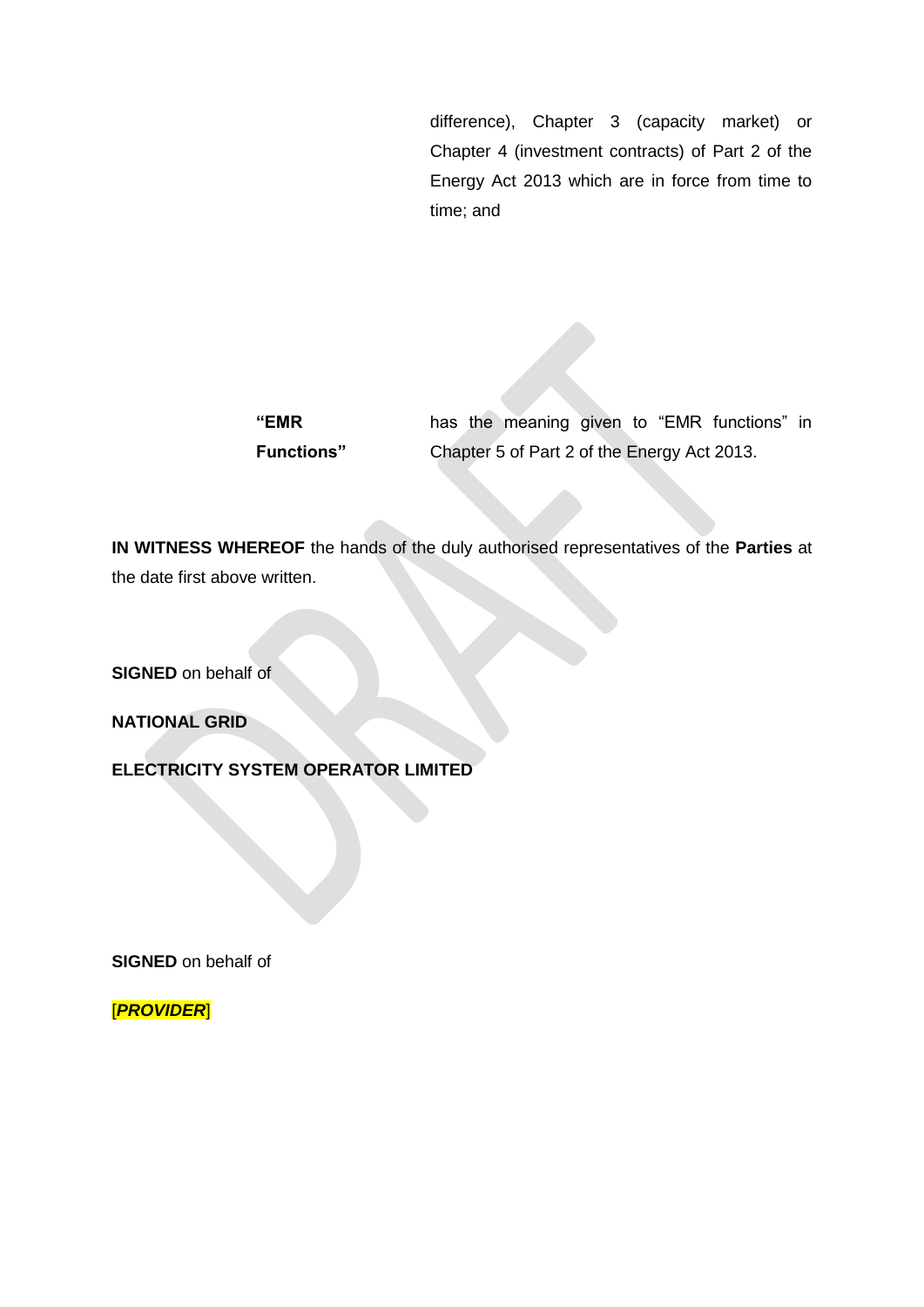# **Definitions**

| "Act"                           | means the Electricity Act 1989;                                                                                                                                                                                                                                                                                                                                                                                            |
|---------------------------------|----------------------------------------------------------------------------------------------------------------------------------------------------------------------------------------------------------------------------------------------------------------------------------------------------------------------------------------------------------------------------------------------------------------------------|
| "Active Power"                  | product of voltage and the in-phase<br>the<br>component of alternating current measured in<br>units of watts and standard multiples thereof i.e.<br>1000 watts = 1kW 1000 kW = 1MW 1000 MW =<br>$1$ GW 1000 GW = 1TW;                                                                                                                                                                                                      |
| "Available"                     | means that the <b>Contracted Unit</b> is capable of<br>operating at not less than fifty per cent (50%) of<br><b>Contracted Absorption Capacity and</b><br>its<br>otherwise is capable of operating in accordance<br>with its <b>Contracted Parameters</b> in full in<br>response to a Reactive Despatch Instruction<br>and the terms "Availability", "Unavailable" and<br>"Unavailability" shall be construed accordingly; |
| "Available<br><b>Absorption</b> | means, in relation to a Relevant Settlement                                                                                                                                                                                                                                                                                                                                                                                |
| Capacity"                       | Period and a Contracted Unit, the Contracted<br>Absorption Capacity or if a Redeclaration is in<br>effect, the maximum capacity of the <b>Contracted</b><br>Unit to absorb Reactive Power as specified in<br>that Redeclaration;                                                                                                                                                                                           |
| "Availability Fee"              | means the sum of £[ ]/Settlement Period, as<br>tendered by the Provider;                                                                                                                                                                                                                                                                                                                                                   |
| "Availability Payment"          | means the payment to be made to the <b>Provider</b><br>Relevant Settlement Period<br>for each<br>as<br>calculated in accordance with Schedule 2, Part A;                                                                                                                                                                                                                                                                   |
| "Authority"                     | means the Gas and Electricity Markets Authority<br>established by section 1 of the Utilities Act 2000;                                                                                                                                                                                                                                                                                                                     |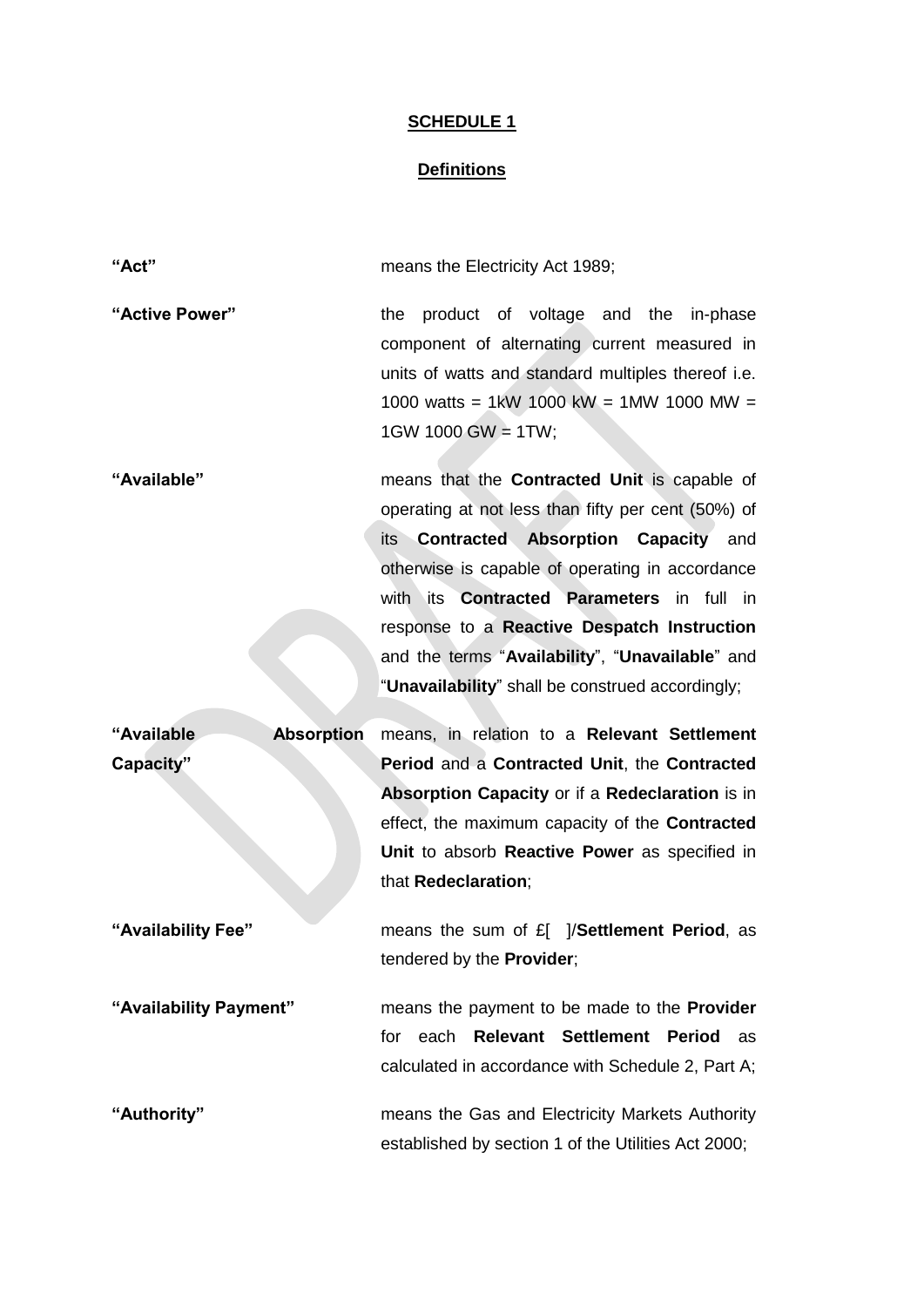| "Business Day" | a week-day other than a Saturday or Sunday on |
|----------------|-----------------------------------------------|
|                | which banks are open for domestic business in |
|                | the City of London;                           |

**"Commercial Operations Date"** 1 April 2020;

**"Competent Authority"** means the **Authority** or any local, national or supra-national agency, authority, department, inspectorate, minister, official, court, tribunal or public or statutory person (whether autonomous or not) of the United Kingdom (or the government thereof) or the member states of the European Union which have jurisdiction over the **Company** or the subject matter of this **Agreement**;

**"Contracted Absorption Capacity"** means the maximum capacity of the **Contracted Unit** to absorb **Reactive Power** as specified in the **Contracted Parameters**;

**"Contracted Unit"** means a generating unit identified in Schedule 3 (*Contracted Unit and Contracted Parameters*);

the **Act**;

*Contracted Parameters*);

**"Contracted Parameters"** means, in relation to the **Contracted Unit**, the parameters and values specified in the table set

**"CUSC"** means the Connection and Use of System Code

**"Distribution Licence"** means a licence issued under section 6(1)(c) of

**"Good Industry Practice"** in relation to any undertaking and any circumstances the exercise of that degree of skill, care and diligence which would reasonably and ordinarily be expected from an experienced operator engaged in the same or similar type of undertaking under the same or similar

out in Schedule 3 (*Contracted Unit and* 

as defined in the **Transmission Licence**;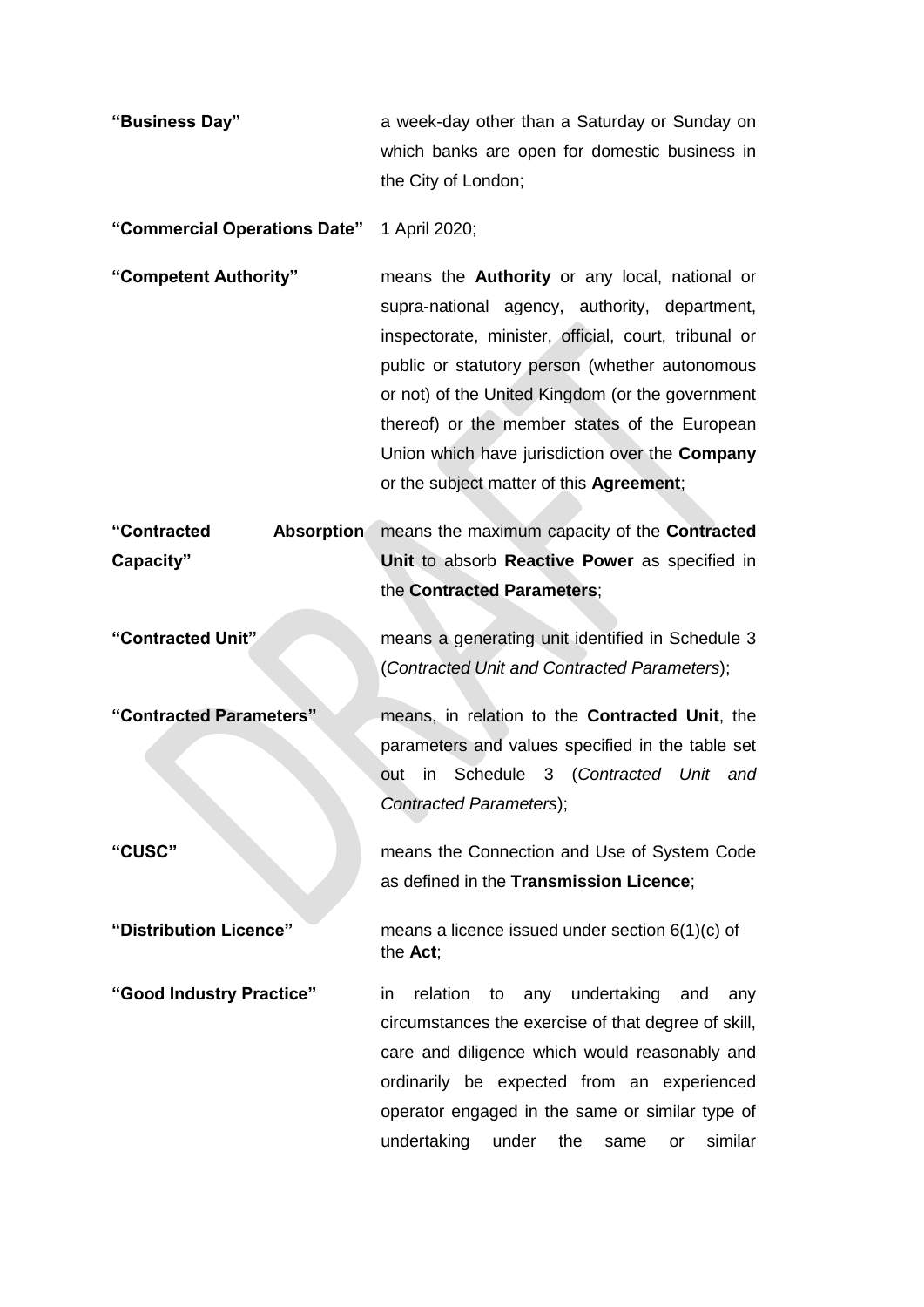circumstances;

| "Grid Code"                                                    | has the meaning given to it in the Company's<br>Licence;                                                                                                                                                                                                         |
|----------------------------------------------------------------|------------------------------------------------------------------------------------------------------------------------------------------------------------------------------------------------------------------------------------------------------------------|
| "Instructed Settlement Period"                                 | means a Relevant Settlement Period that is the<br>subject of a Reactive Despatch Instruction;                                                                                                                                                                    |
| $"$ ITT"                                                       | has the meaning given to that term in Recital A;                                                                                                                                                                                                                 |
| "Legal Requirement"                                            | means any Act of Parliament, regulation, licence<br>or any present or future directive, request,<br>requirement, instruction, code of<br>practice,<br>direction or rule of any Competent Authority<br>and any modification, extension or replacement<br>thereof; |
| "Licence"                                                      | means a licence issued under section 6(1) of the<br>Electricity Act 1989;                                                                                                                                                                                        |
| "Local DNO"                                                    | means [SP Manweb Plc, a company registered in<br>England under number 02366937];                                                                                                                                                                                 |
| "Long Stop Date"                                               | has the meaning given to it in Clause Error!<br>Reference source not found.                                                                                                                                                                                      |
| "Market Agreement"                                             | has the meaning given to that term in the CUSC;                                                                                                                                                                                                                  |
| "MSA"                                                          | has the meaning given to that term in recital C;                                                                                                                                                                                                                 |
| "National<br><b>Electricity</b><br><b>Transmission System"</b> | has the meaning given to that term in the<br><b>Company's Licence;</b>                                                                                                                                                                                           |
| "Notice of Restoration"                                        | has the meaning given to that term in Clause<br>3.3.3(ii);                                                                                                                                                                                                       |
| Service"                                                       | "Obligatory Reactive Power has the meaning given to that term in the CUSC;                                                                                                                                                                                       |
| "Proving Test"                                                 | means a test to be undertaken in accordance<br>with Clause 4 and the principles set out in                                                                                                                                                                       |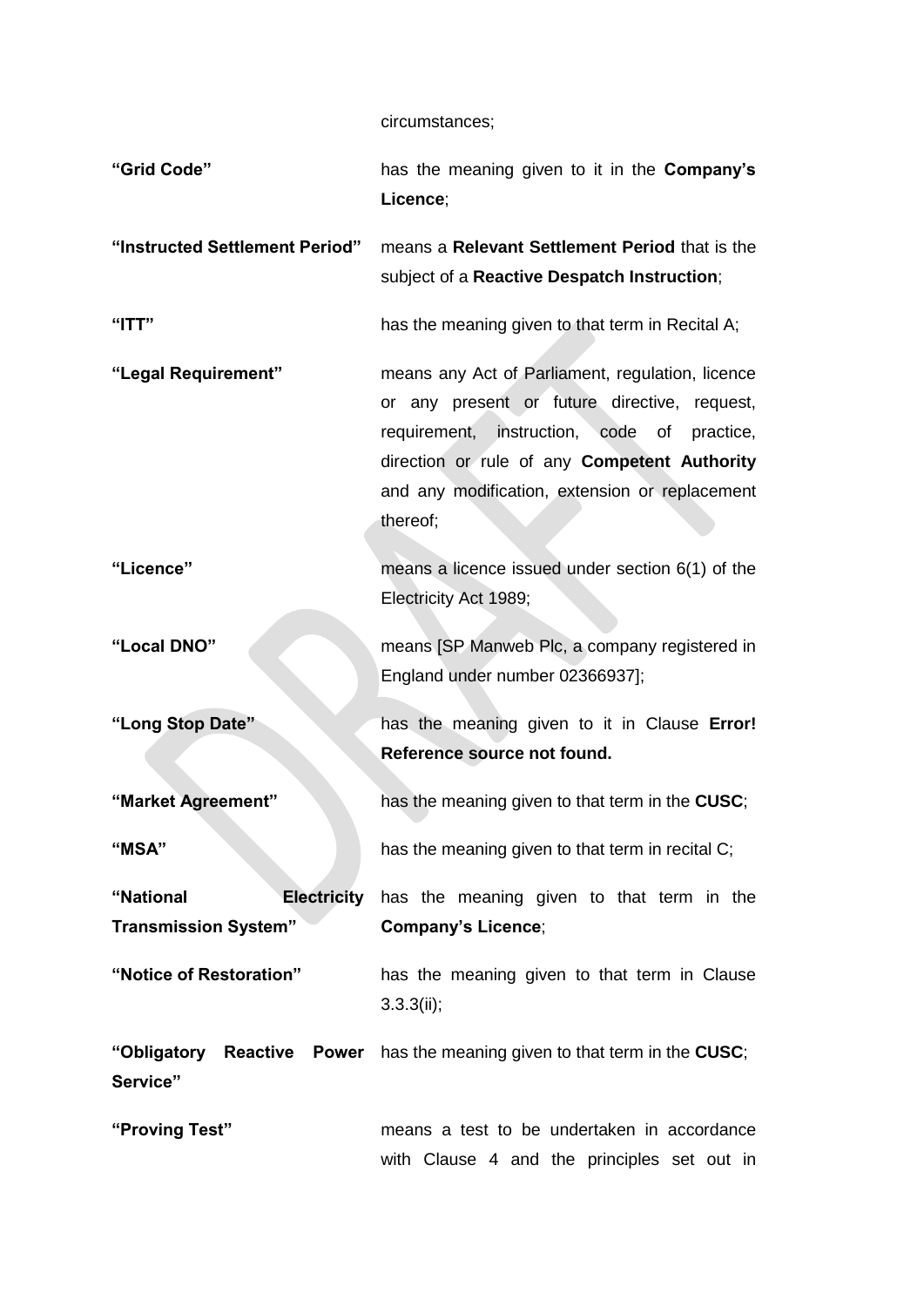Schedule 4 (*Testing*);

| "Public Distribution System<br>Operator" | a holder of a Distribution Licence who was the<br>holder of, or is a successor to a company which<br>was the holder of a Public Electricity Supply<br>Licence, relating to distribution activities in Great<br>Britain; |
|------------------------------------------|-------------------------------------------------------------------------------------------------------------------------------------------------------------------------------------------------------------------------|
| "Public Electricity Supply<br>Licence"   | a licence granted under Section $6(1)(c)$ of the Act<br>prior to the coming into force of section 30 of the<br>Utilities Act 2000;                                                                                      |
| "Reactive<br><b>Despatch</b>             | has the meaning given to that term in Clause                                                                                                                                                                            |
| Instruction"                             | 3.4.1;                                                                                                                                                                                                                  |
| "Reactive Power"                         | the product of voltage and current and the sine of<br>the phase angle between them measured in units<br>of voltamperes reactive and standard multiples<br>thereof i.e.:- 1000 Var = 1Kvar 1000 Kvar =<br>1Mvar;         |
| "Redeclaration"                          | has the meaning given to it in Clause 3.3.1;                                                                                                                                                                            |
| "Relevant Settlement Period"             | means a Settlement Period in a Service<br>Period;                                                                                                                                                                       |
| "Service"                                | means the service of making the Contracted<br>Unit<br><b>Available</b><br>responding<br>and<br>the<br>to<br><b>Company's Reactive Despatch Instructions in</b><br>accordance with this Agreement;                       |
| "Service Period"                         | means the period commencing at 23.00 hours on<br>each day in the Service Term and ending at<br>07.00 hours on the next following day;                                                                                   |
| "Service Term"                           | means the period commencing at 23.00 hours on<br>the Commercial Operations Date and ending at<br>07.00 hours on 1 April 2021;                                                                                           |
| "Tender"                                 | means the competitive procurement process for<br>the Service undertaken pursuant to the invitation                                                                                                                      |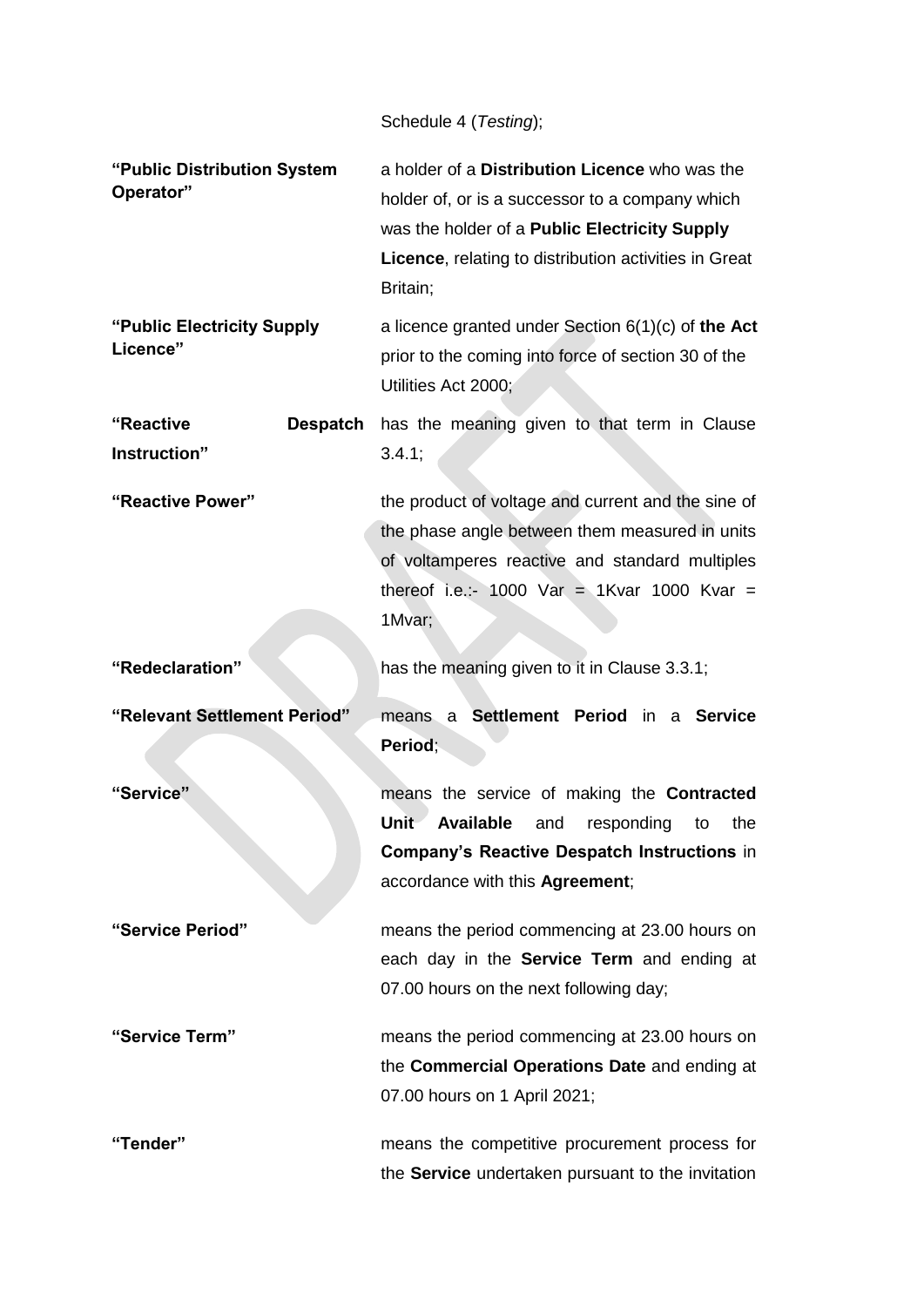to tender issued by the **Company** on [14 October 2019];

- **"Utilisation Fee"** means the amount (expressed in £/MVArh) specified for the relevant month in the column headed "X=1" in the document titled, "Obligatory Reactive Power Service Default Payment Rates" published each month on the National Grid web site;
- **"Utilisation Payment"** means the payment to be made to the **Provider** for each **Instructed Settlement Period** calculated as provided in Clause [3.5.1\(ii\);](#page-5-2)

**"Voltage Control Mode"** a mode of operation whereby a device will adjust its **Reactive Power** output to keep the voltage constant.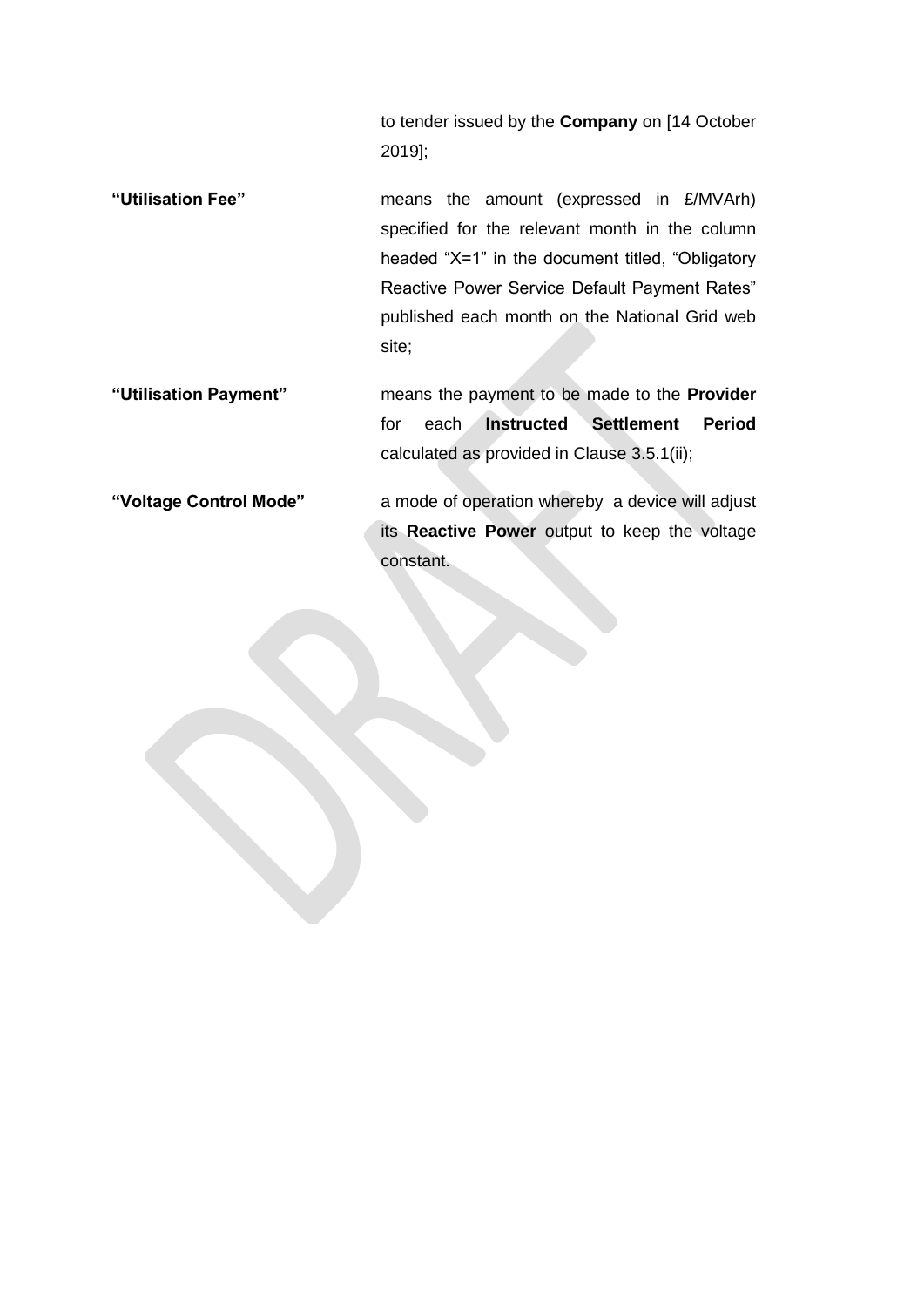### **Payments**

## Part A – **Availability Payment**

The aggregate **Availability Payment** in respect of calendar month m ("*APm*") is calculated as follows:

$$
AP_m = \sum_{i=1}^{month} AF_i * AC_i
$$

 *month j=1*

- is the summation over all **Settlement Periods** j in calendar month m;
- *AF<sup>i</sup>* is the **Availability Fee** for the **Contracted Unit** i (expressed in £/**Settlement Period**) for all **Settlement Periods** j;
- *ACi* is the **Available Absorption Capacity** of the **Contracted Unit** I (expressed in MVAr).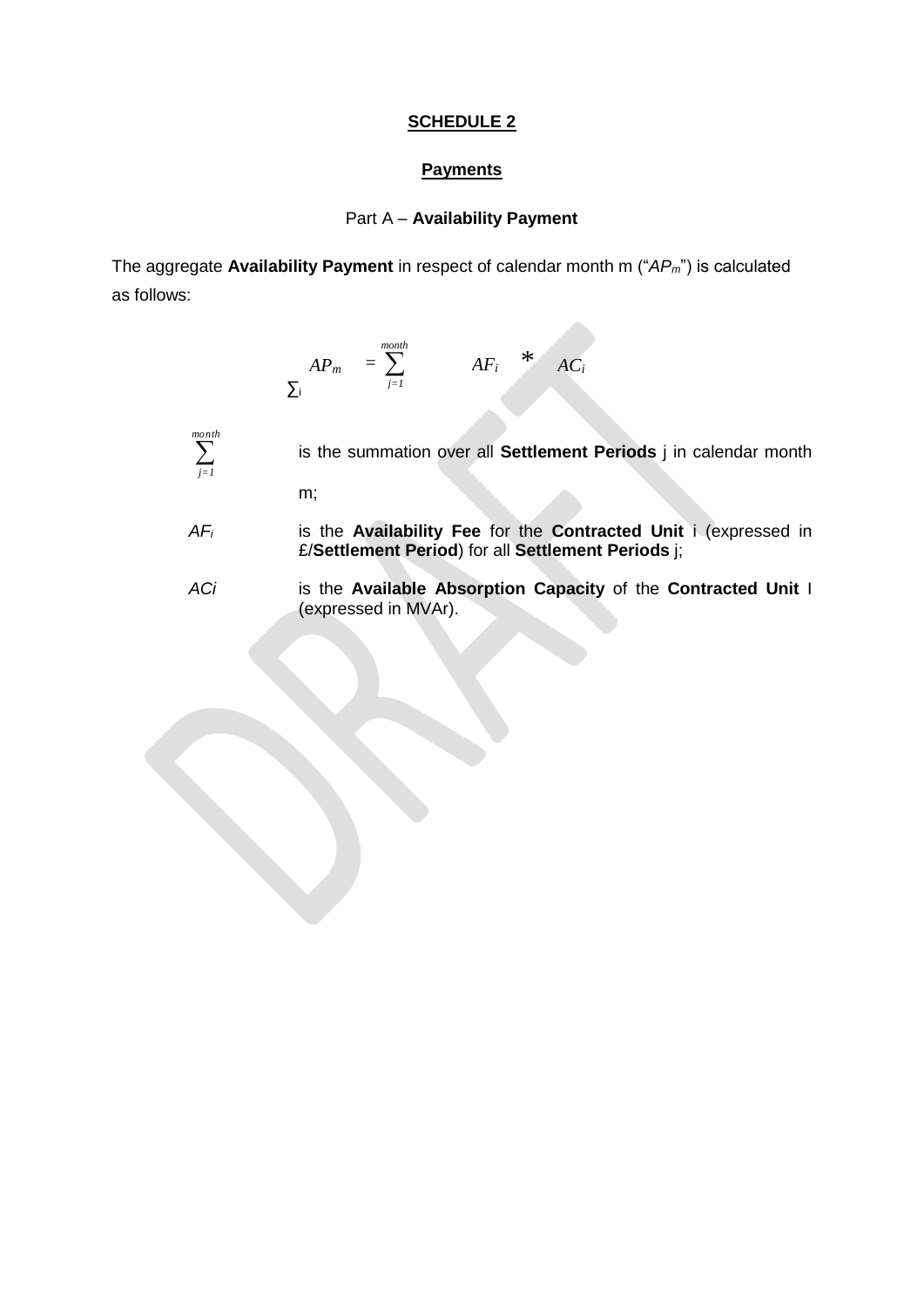## Part B – **Utilisation Payment**

The aggregate **Utilisation Payment** in respect of calendar month m ("*UPm*") is calculated as follows:

$$
UP_m = \sum_{j=1}^{month} UF \qquad * U_{leadi}
$$

Where:

 *j=1 month*

is the summation over all **Instructed Settlement Periods** j in calendar month m;

 $U\!F$ is the **Utilisation Fee** (expressed in £/MVArh); and

*Uleadi* is the [metered quantity] of **Reactive Power** (expressed in MVArh) absorbed by **Contracted Unit** i, irrespective of the direction of **Active Power** flow.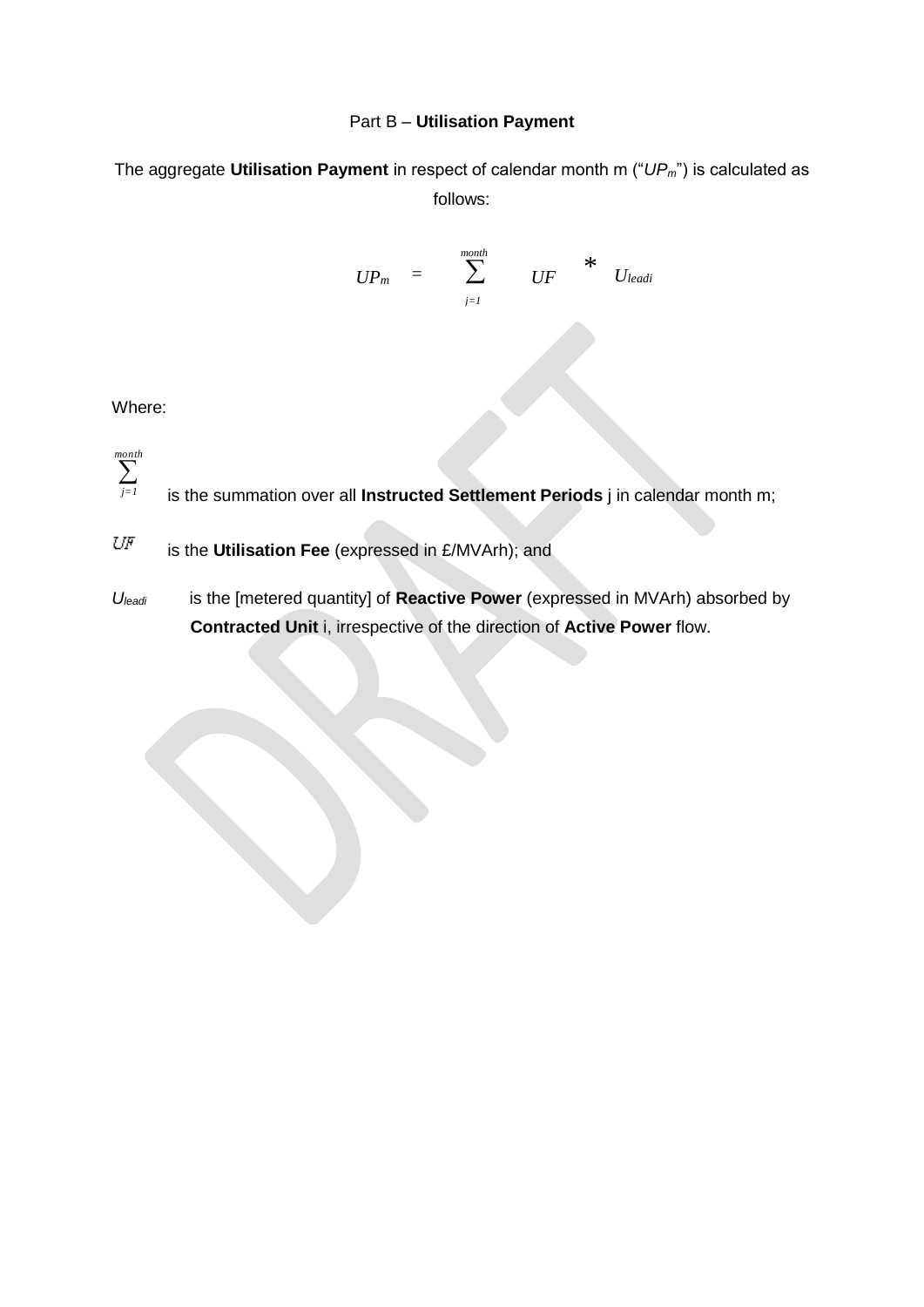# **Contracted Unit and Contracted Parameters**

**Contracted Unit:**

| <b>Contracted Parameter</b>                             | <b>Contracted Value</b> |
|---------------------------------------------------------|-------------------------|
| <b>Contracted Absorption Capacity (Leading</b><br>MVAr) |                         |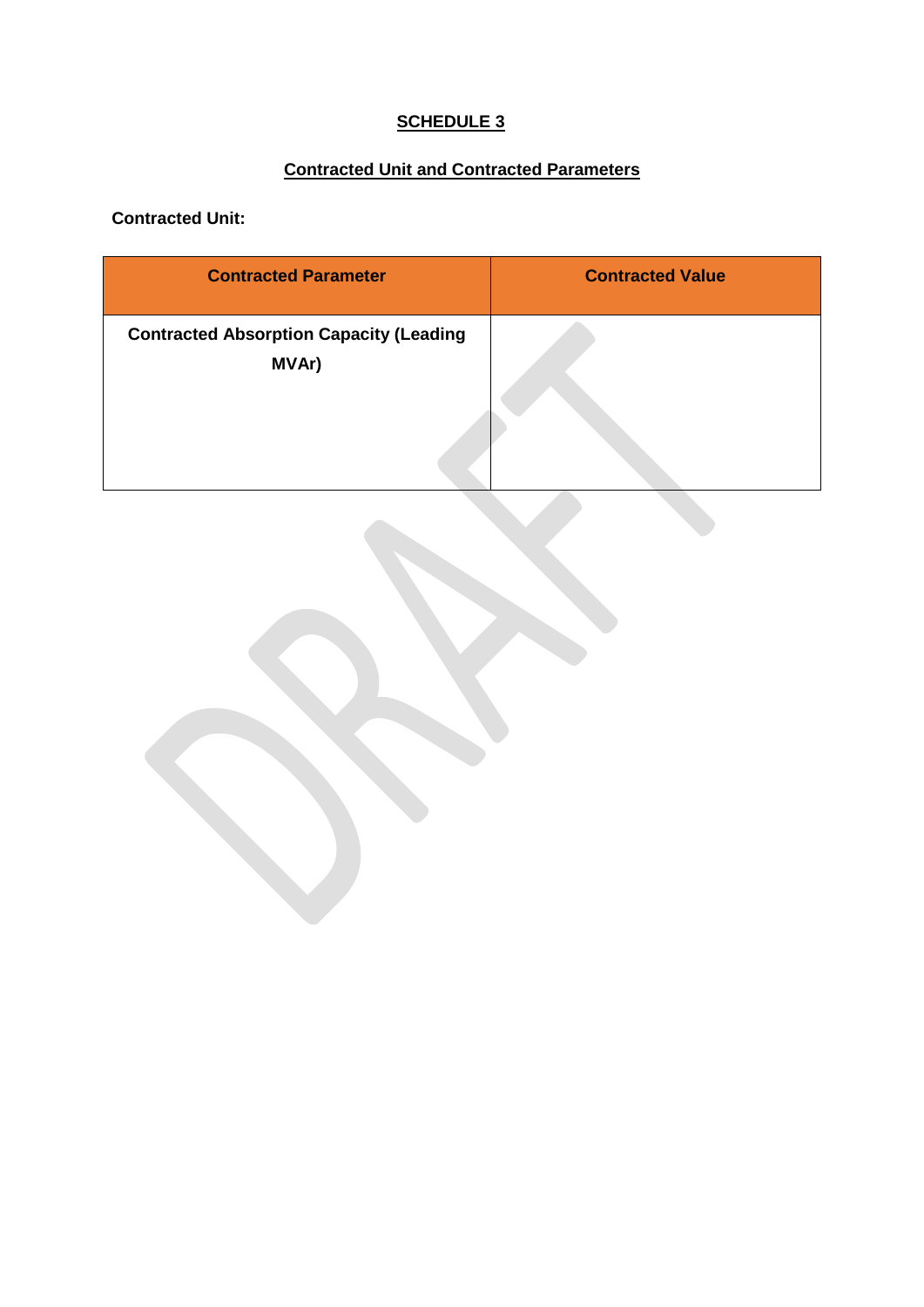**Testing**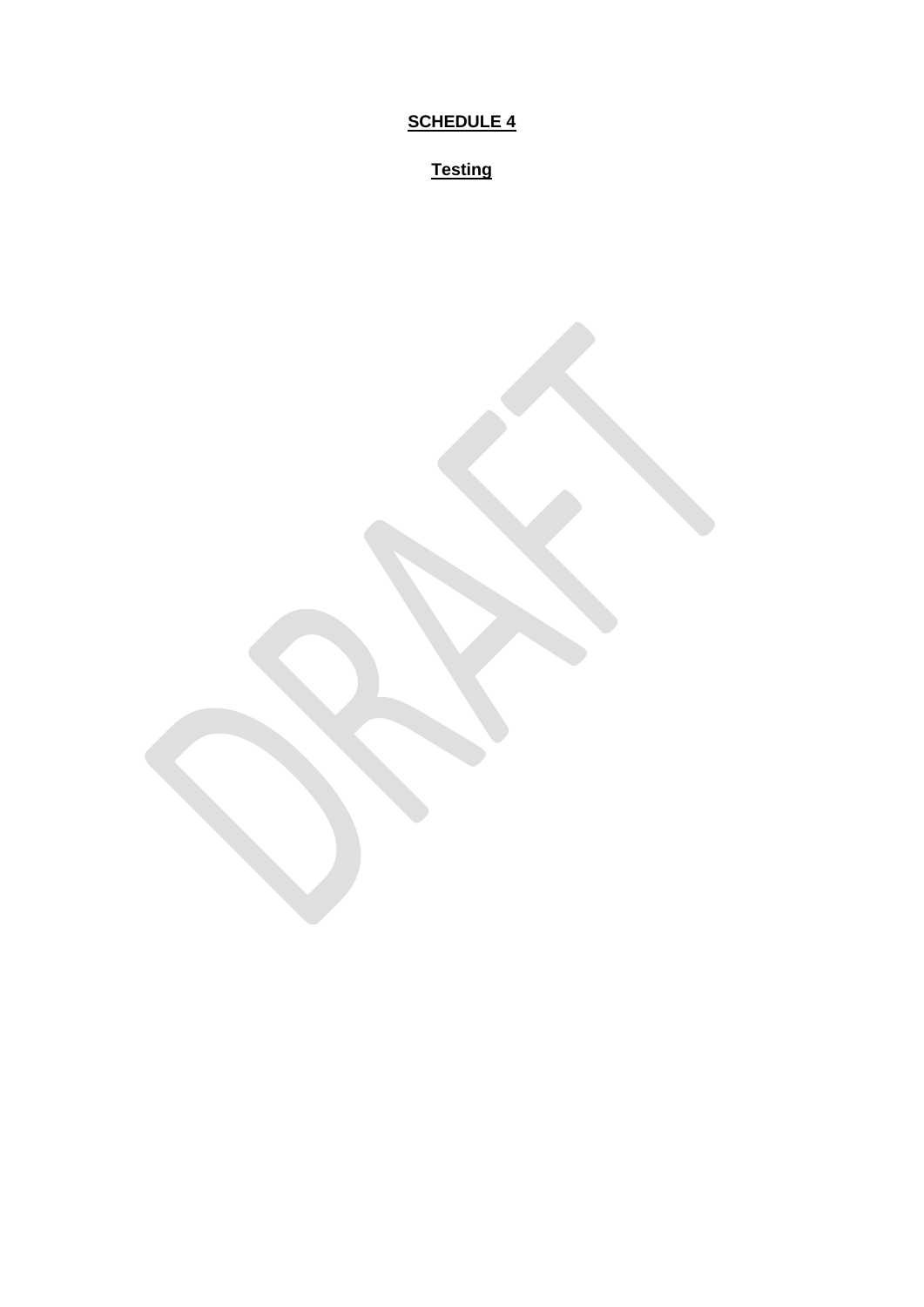#### **Forms**

### **FORM A**

#### **STATIC REACTIVE POWER SERVICE FAX FORM FOR REDECLARATION OF AVAILABILITY**

| <b>Contracted Unit:</b>     | Tel:                |
|-----------------------------|---------------------|
| <b>Contract Number:</b>     | <b>Standby Tel:</b> |
| <b>Company Name:</b>        | Fax:                |
| Contracted                  | <b>Standby Fax:</b> |
| <b>Absorption Capacity:</b> |                     |
|                             |                     |

**We hereby notify you that the Available Absorption Capacity of the above Contracted Unit will be below the Contracted Absorption Capacity or that the Contracted Unit will be Unavailable as follows:**

**Service Period commencing:**

| <b>Settlement</b> | <b>Available Absorption Capacity</b> | <b>Settlement</b> | <b>Available Absorption Capacity</b> |
|-------------------|--------------------------------------|-------------------|--------------------------------------|
| <b>Periods</b>    | (MVAr)                               | <b>Periods</b>    | (MVAr) <sup>2</sup>                  |
| $23.00 - 23.30$   |                                      | $03.00 - 03.30$   |                                      |
| $23.30 - 24.00$   |                                      | $03.30 - 04.00$   |                                      |
| $00.00 - 00.30$   |                                      | $04.00 - 04.30$   |                                      |
| $00.30 - 01.00$   |                                      | $04.30 - 05.00$   |                                      |
| $01.00 - 01.30$   |                                      | $05.00 - 05.30$   |                                      |
| $01.30 - 02.00$   |                                      | $05.30 - 06.00$   |                                      |
| $02.00 - 02.30$   |                                      | $06.00 - 06.30$   |                                      |
| $02.30 - 03.00$   |                                      | $06.30 - 07.00$   |                                      |

**Reasons for Available Absorption Capacity being below Contracted Absorption Capacity or for the Facility being Unavailable:**

**Fax Sent By (Print name): ........................................ Date: ....................Time: .................**

**Signature: .........................................**

**Acknowledged by National Grid (Print name):** …………………………………………

**Signature: .......................................... Date: ..................... Time: ..................**

**National Grid Control Fax number: 0870 602 4808 Standby Fax: 0870 602 4805 Telephone: 0844 892 0385 Standby Phone: 0844 892 0370 Email: [trading@nationalgrideso.com;](mailto:trading@nationalgrideso.com) and [ctr1.ccta@nationalgrid.com](mailto:ctr1.ccta@nationalgrid.com)**

<sup>-</sup>2 If the Contracted Unit is Unavailable insert 0MVAr